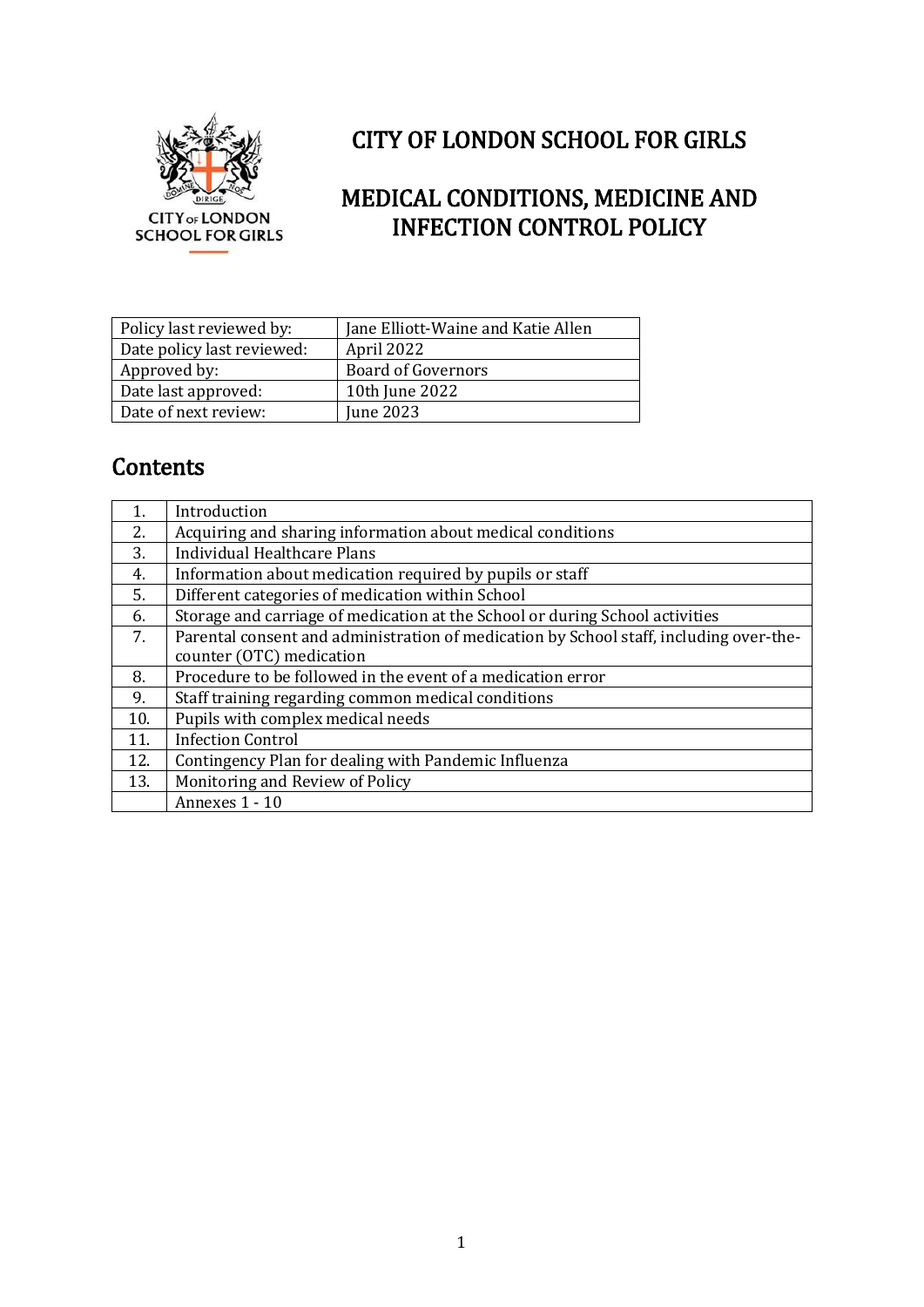## 1. Introduction

- 1.1 The aim of the policy is to provide clear guidance and information on how the School ensures promotion of an inclusive community that supports and welcomes pupils with medical conditions, providing pupils with medical conditions the same opportunities as other pupils at the School. Through it, the School aims to:
	- promote, where possible, regular school attendance by those requiring medication and assist in use and administration, where necessary;
	- ensure that the health needs are appropriately managed for those requiring medication, are met as much as possible;
	- Ensure that reasonable adjustments are made to facilitate learning whilst supporting pupils with long term and/or serious medical conditions;
	- provide a safe environment in which everybody can work or learn.

The policy also aims to provide clear guidance and information on the use and storage of medication in School, as well as our processes for dealing with infection control.

- 1.2 This policy has been devised for use by School Staff, Pupils and Parents. The policy adheres to the guidance given in the Department of Education's *Supporting pupils at* [school with medical conditions](https://www.gov.uk/government/publications/supporting-pupils-at-school-with-medical-conditions--3) (2015) and to the principles set out in the Royal Pharmaceutical Society's *Professional guidance on the safe and secure handling of* [medicines](https://www.rpharms.com/recognition/setting-professional-standards/safe-and-secure-handling-of-medicines/professional-guidance-on-the-safe-and-secure-handling-of-medicines) (2018) and [Professional guidance on the administration of medicines in](https://www.rpharms.com/Portals/0/RPS%20document%20library/Open%20access/Professional%20standards/SSHM%20and%20Admin/Admin%20of%20Meds%20prof%20guidance.pdf?ver=2019-01-23-145026-567)  [healthcare settings](https://www.rpharms.com/Portals/0/RPS%20document%20library/Open%20access/Professional%20standards/SSHM%20and%20Admin/Admin%20of%20Meds%20prof%20guidance.pdf?ver=2019-01-23-145026-567) (2019).
- 1.3 This policy should be read in conjunction with:
	- The Health and Safety Policy
	- The First Aid Policy
	- The Educational Visits Policy
	- Government [advice on Pandemic Flu](https://www.gov.uk/guidance/pandemic-flu) (last updated 2017) and [Coronavirus](https://www.gov.uk/coronavirus)
	- Pupil's Mental Health Policy
	- Complaints Policy
- 1.4 This policy has regard to Part 3 (Welfare, health and safety of pupils), Paragraphs 11 (Health and Safety) and 13 (First Aid) of the Independent School Standards Regulations.

### 2. Acquiring and sharing information about medical conditions

2.1 On entrance to the School, a Medical Form (see Annex 1) must be completed by parents and uploaded to the school system as directed by Admissions. This provides the opportunity for parents to share information about their daughter's medical conditions. Should the need arise, this information is followed up by the School Nurse and Individual Healthcare Plans (see the *Individual Healthcare Plans* section below) are drawn up for each pupil who has specific needs in relation to their condition i.e. asthma, diabetes, epilepsy, anaphylaxis or any other serious medical condition. This need will be reviewed on an annual basis or at any other time if a child's needs have changed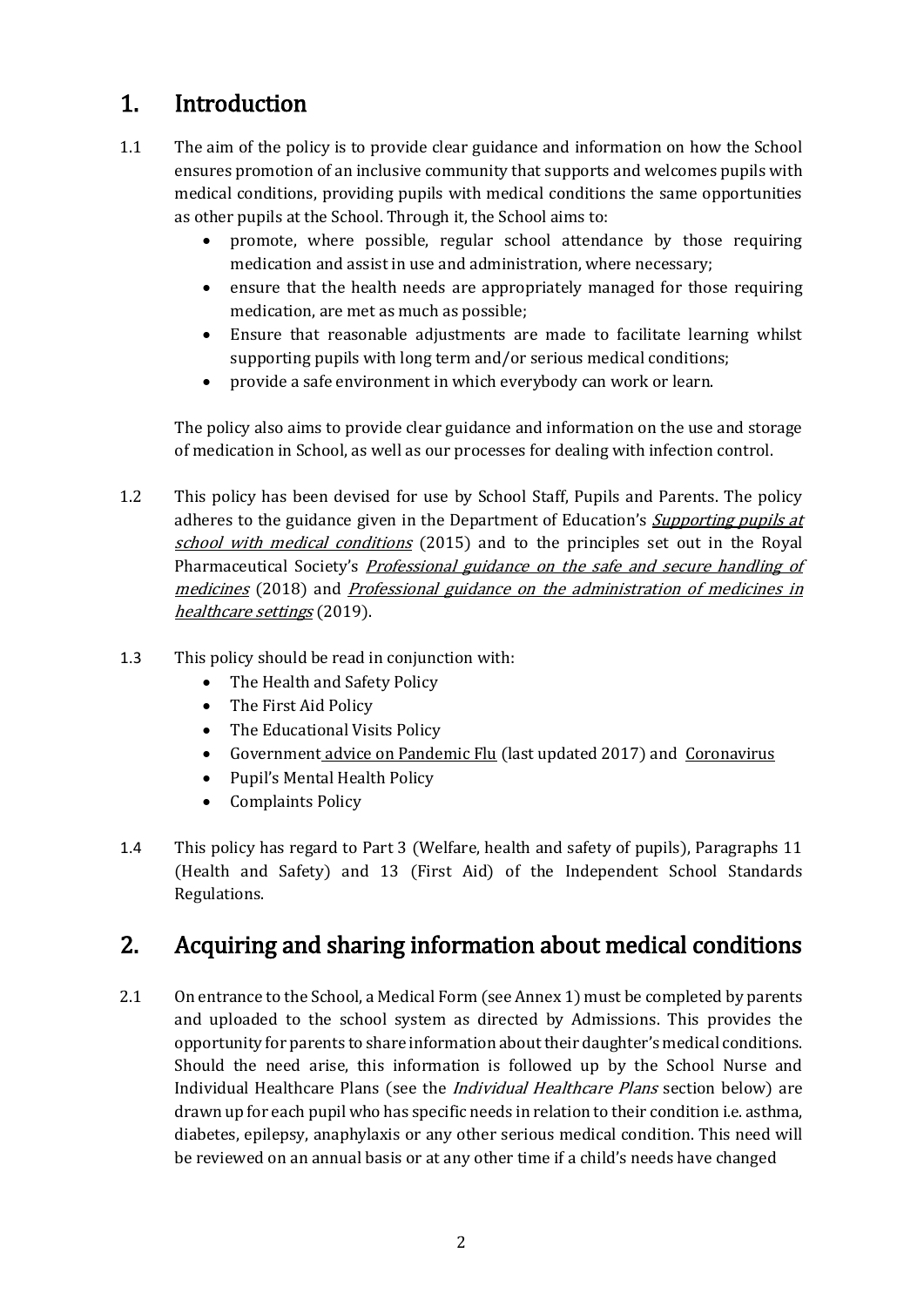- 2.2 Should a medical condition be diagnosed or should the management of an existing condition change during the course of a pupil's time at the School, it is the responsibility of parents to update the School about the change: this should be done via submission of the Medical Form found in Appendix 1. and/or by informing the School Nurse (who may be contacted at schoolnurse@clsg.org.uk).
- 2.3 The School understands that certain medical conditions can be serious or potentially life threatening, particularly if ill-managed or misunderstood. Though information is held confidentially, it may be shared, at the discretion of the School Nurse and pastoral team, when it is deemed necessary, in order to promote the welfare of a pupil.

## 3. Individual Healthcare Plans

- 3.1 Individual Healthcare Plans are devised in conjunction with the pupil, their parents and the School Nurse in order to give a pupil the most effective care possible. Where necessary additional information will be sought from external healthcare professionals who assist in managing pupils conditions.
- 3.2 Individual Healthcare Plans will consider the following (as per the DfE's guidance Supporting pupils at school with medical conditions):
	- The medical condition: triggers, signs and symptoms
	- Resulting needs: medication (dose, side effects and storage), other treatments, time, facilities, equipment, testing, access to food and water, dietary requirements and environmental issues
	- Support for the pupil: taking into consideration the pupil's educational, social and emotional needs
	- Written permission from parents for medication to be administered: Written permission from parents for medication to be administered by staff or self-administered by the pupil during school hours may be provided using the Permission for Medication form (see Annex 2)
	- What to do should an emergency arise: whom to contact and the steps needed to be taken to give the pupil the best outcome.
- 3.3 Healthcare plans will be stored electronically on the school's management of information software and hard copies can be found in the medical room. Pupils that have been recognised as being at risk of anaphylaxis will carry a copy of their treatment plan together with their emergency medication.
- 3.4 A list of pupils with the above conditions is provided to appropriate staff to view on the staff intranet, on the staffroom noticeboard and provided to the catering team to ensure their safety whilst attending school.

## 4. Information about medication required by pupils or staff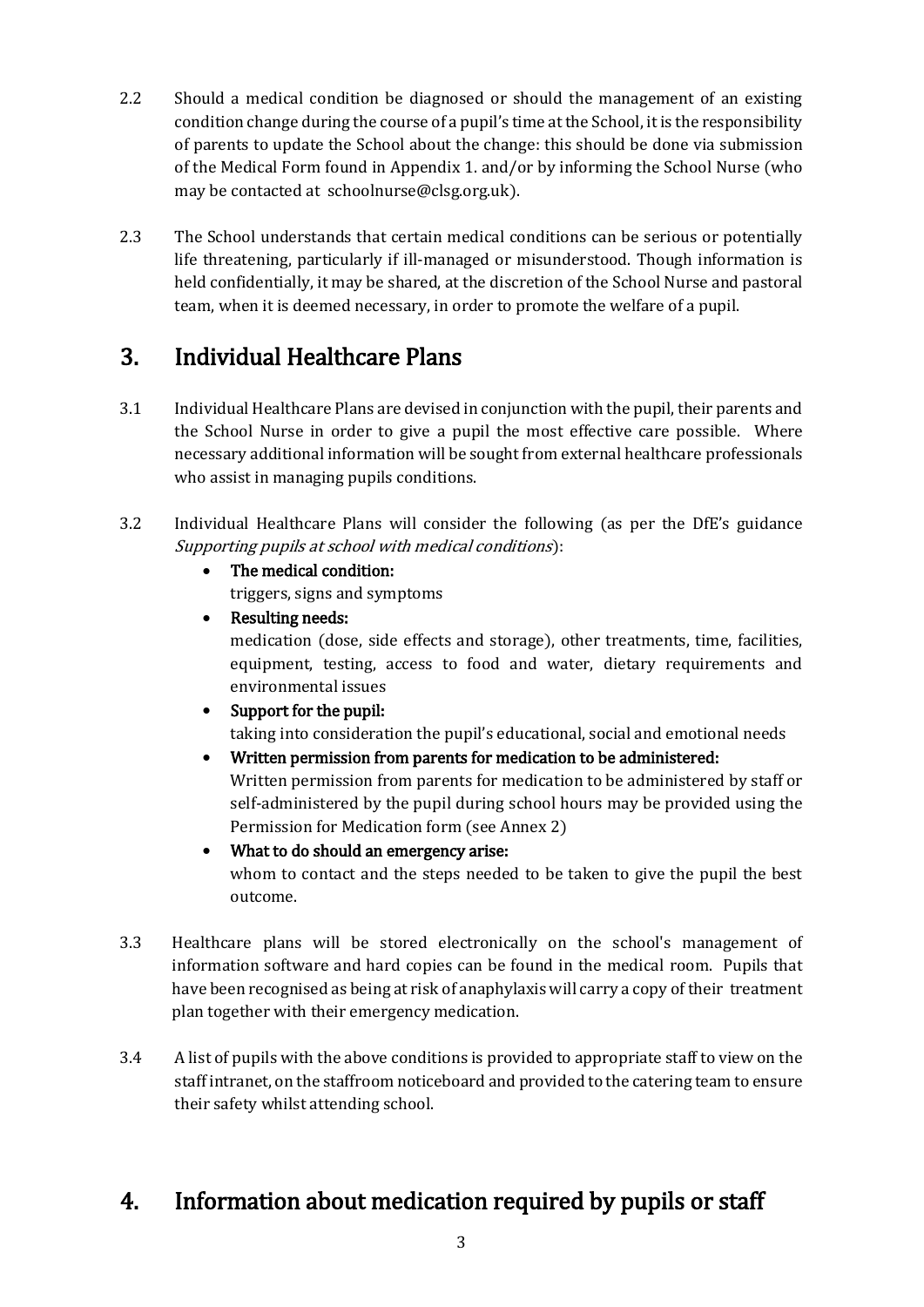- 4.1 It is likely that pupils may at some point throughout their time at the School require medication. It is important for the School to be made aware of any medication (regular, or otherwise) a pupil may be taking, regardless of the length of time for which it is to be taken, or of any medication prescribed to be taken in the event of a deterioration of a condition with which a pupil lives (i.e. Emergency Medication).
- 4.2 Provision for making the School aware of medication required is initially made by using the Medical Form completed on entrance to the School (see Annex 1). Subsequently, the information provided at entry (which may no longer be current) may be updated or amended at any time by resubmitting the Medical Form to the School Nurse.
- 4.3 It is the sole responsibility of those pupils requiring medication, or of those with parental responsibility for such children, to ensure that the School is made aware of this information in a timely fashion.
- 4.4 Staff should ensure that any medication bought into school for their personal use to manage a medical condition is kept secure and not easily accessible to pupils. Any missing or lost personal medication must be reported to the Senior Deputy Head in person or by email immediately and to the Compliance Manager by completing the incident reporting form on the intranet.

### 5. Different categories of medication within School

### 5.1 CONTROLLED DRUGS (CDs)

Controlled drugs are medications that have been prescribed by a medical professional for the use of a named individual and which, under the *Misuse of Drugs Regulations*  $(2001)^{1}$ , must be locked away in a non-portable container which is accessible only to named staff. This container will then be strictly monitored, and all uses of the medication will be recorded in a dedicated book. The prescription will determine dosage, frequency and method of administration.

### 5.2 PRESCRIPTION MEDICATION (PM)

Prescription medication is medication which has been prescribed by a medical professional for use by a named individual. The prescription will determine dosage, frequency and method of administration and all PMs will be stored securely in the medical room .

### 5.3 EMERGENCY MEDICATION (EM)

**.** 

Emergency medication is medication prescribed by a medical professional to treat a named individual for a potentially life-threatening condition. There are specific recognised circumstances when this medication **must** be administered. Only trained staff may administer this medication in line with the pupil's Individual Healthcare Plan.

### 5.4 OVER-THE-COUNTER (OTC) MEDICATION

<sup>&</sup>lt;sup>1</sup>See [http://www.legislation.gov.uk/uksi/2001/3998/pdfs/uksi\\_20013998\\_en.pdf](http://www.legislation.gov.uk/uksi/2001/3998/pdfs/uksi_20013998_en.pdf)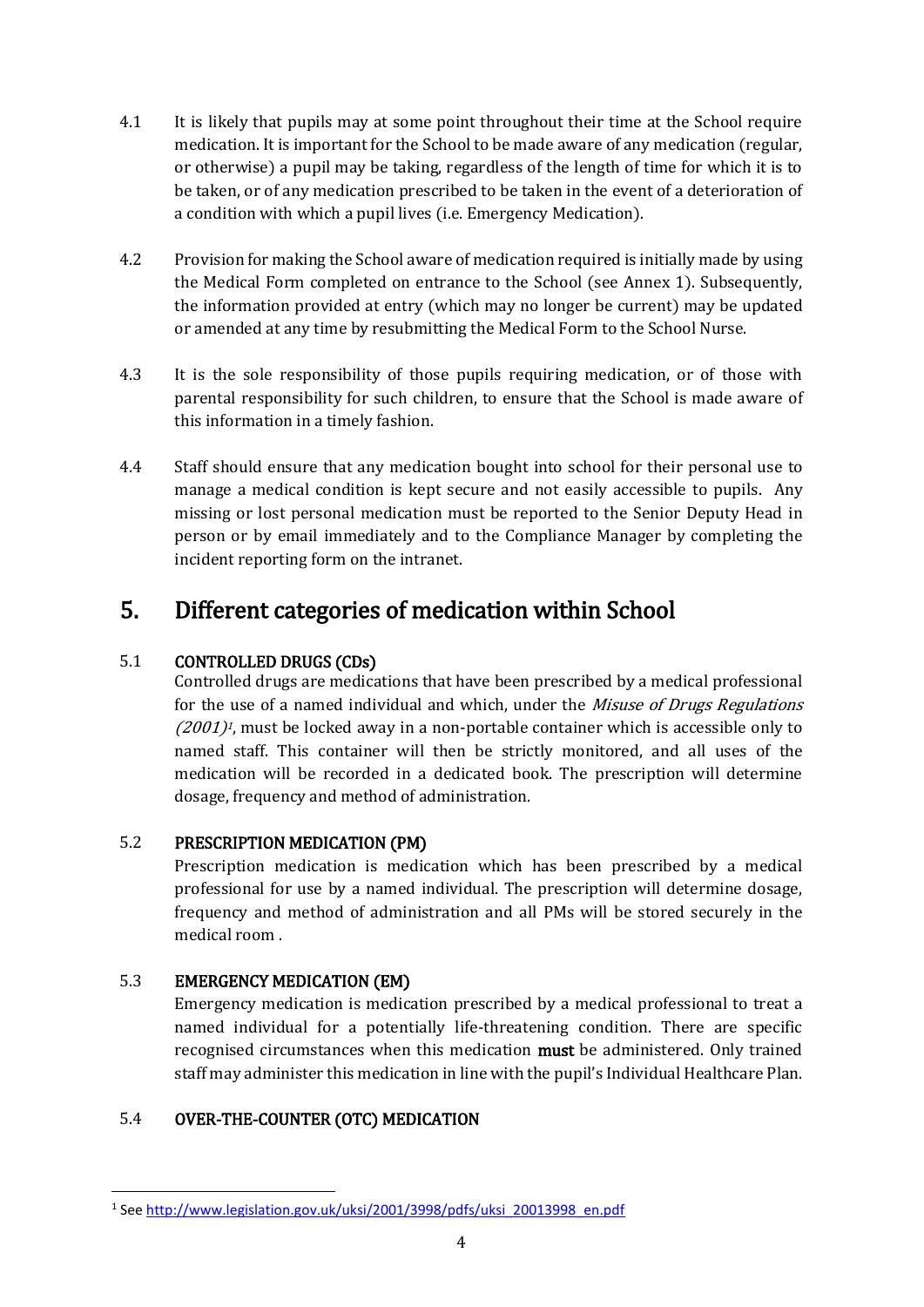Over-the-counter medication can be bought without a prescription and, therefore, comes with generic directions for use and not specific directions for use by an identified person.

## 6. Storage and carriage of medication at the School or during School activities

- 6.1 If possible, the administration of any medication should be scheduled outside of school hours. If, however, the medication is required at school, the storage of PM will only be accommodated in school if a Permission for Medication Form (see Annex 2), or a signed Individual Healthcare Plan, has been provided to the School Nurse and if the medication complies with the following criteria:
	- Medication is in the original container in which it was dispensed
	- The original dispensing label is intact, and all necessary instructions are clearly visible
	- The name of the person for whom the medication was prescribed is clearly visible on the label
	- The dosage and frequency of the medication is clearly displayed on the label
	- The route of administration is clearly displayed on the label
	- The expiry date is clearly displayed on the label
- 6.3 Pupils can carry and administer their own PM for conditions where a treatment plan is in place, but they must:
	- do so in a responsible manner
	- ensure that it is solely for their own personal use
	- follow the directions on the packet

Any lost or found medication should be reported, as soon as possible, to Reception or, where found during an activity outside of the School, the member of staff responsible for the trip / visit.

6.4 The School Nurse stores a supply of OTC medication in a wall-mounted, locked, medicine cabinet in the Medical Room. The stock of medication in this cabinet is limited in accordance with guidelines on the amount of medication which should be stored in schools at any one time. The School Nurse may offer paracetamol, ibuprofen, piriton etc. to treat minor ailments bit only if parent have consented to this on the Medical Forms.

#### 6.5 School trips

 When planning and preparing for school trips, staff can request OTC medication from the School Nurse who will supply what is necessary. Medication will be provided in a small bag which should be kept separate from first aid kits and be accessible only to staff. The nurse will ensure there is a list of any pupils whose parents have not consented for OTC medication to be given on the nonconfidential medical information document saved in the Trips Channel of the General Staff Documentation Team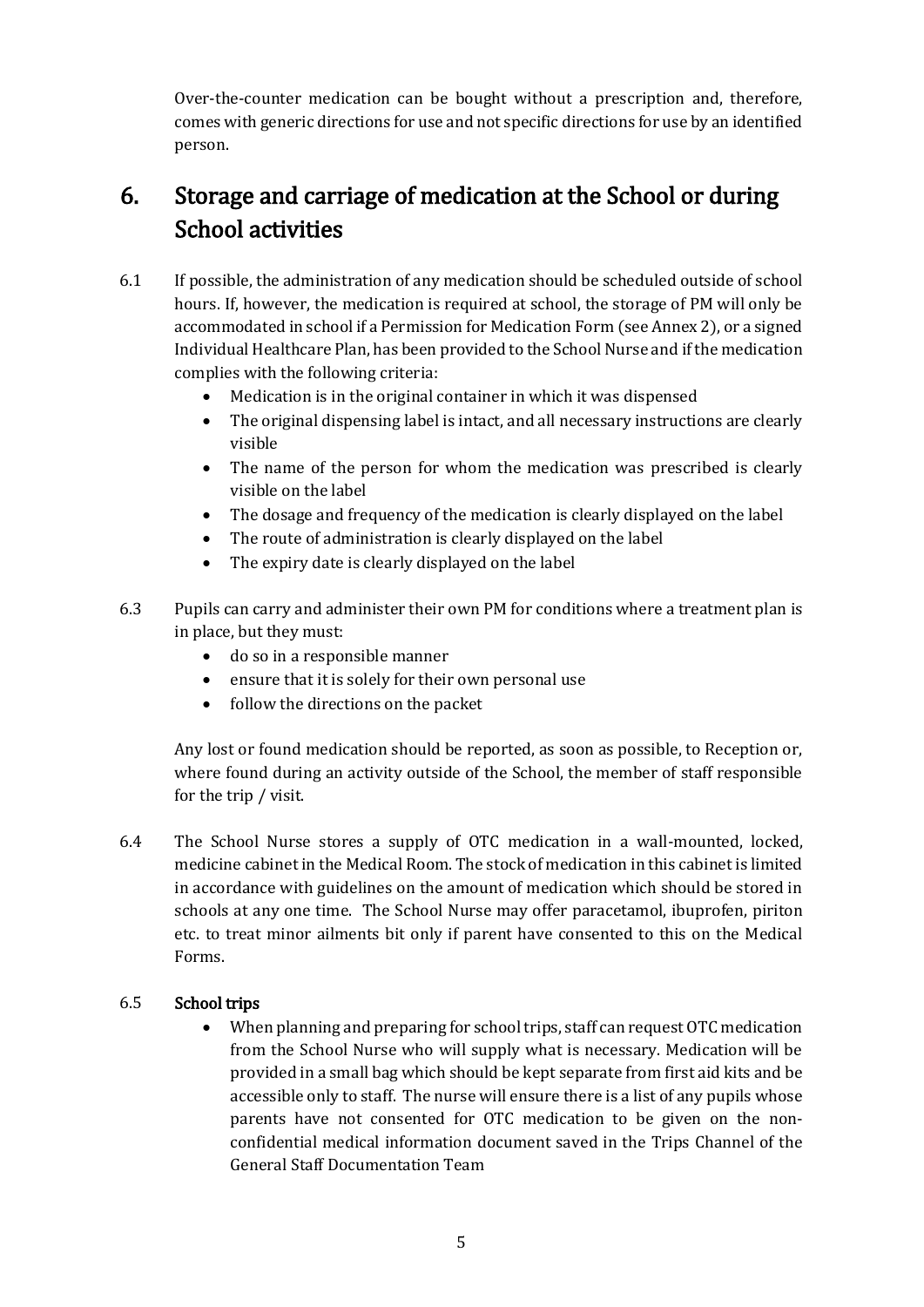Should PM other than EM i.e. antibiotics, be required during a school trip, the nurse will ensure that they have communicated all relevant information to the tutor. Responsibility for the administration of the medication should be negotiated between the pupil and member of staff before the trip commences so that both are clearly aware of their roles.

### 6.6 The School cannot be held responsible for any problems experienced related to medication about which the School Nurse has not been notified and which pupils selfadminister.

- 6.7 The school has obtained EM which will be stored in 'School Trip Emergency Medication Kits' (STEMKs) within the medical room. The School's policy on the use of STEMKs for pupils with allergies is given in Annex 5: Emergency Medication (AAIs) for off-site activity. All pupils prescribed emergency medication by a medical professional to treat a severe allergic reaction or attack should carry a 'personal emergency medication kit' (PEMK) on their person at all times.
- 6.8 The school has acquired generic emergency medication for Asthma and anaphylaxis for use in an emergency. These can be found in a clearly labelled box in the following locations:
	- The Medical Room
	- Dining Hall (C Floor)
	- Guildhall (Catering area)

#### 6.9 Maintenance of EM at School: the cold chain

Where some medication needs to be kept refrigerated this will be kept in a refrigerator dedicated to the keeping of medication. This is located within the Medical Room and is kept locked. This refrigerator will have its temperature checked daily during term time to ensure the stability of the medication retained within, and pupils will be advised to take their medication home during school holidays.

#### 6.10 Maintenance of EM at School: checking expiry dates

It is the responsibility of the parent / carer to note the expiry date of any prescribed EM (including AAIs) provided to the School and to ensure it is replaced before that expiry date has passed. Pupils should be encouraged to regularly check the expiry dates of EM and to inform their parent / carer if the expiry date is approaching. The School Nurse will endeavour to provide termly reminders, but this should not be relied upon as the sole means of checking expiry dates.

#### 6.11 Disposal of medication

Disposal of expired medication provided to the School for the use of an individual pupil is the responsibility of the person who supplied it to the school; such medication will be returned to the named pupil when it has expired.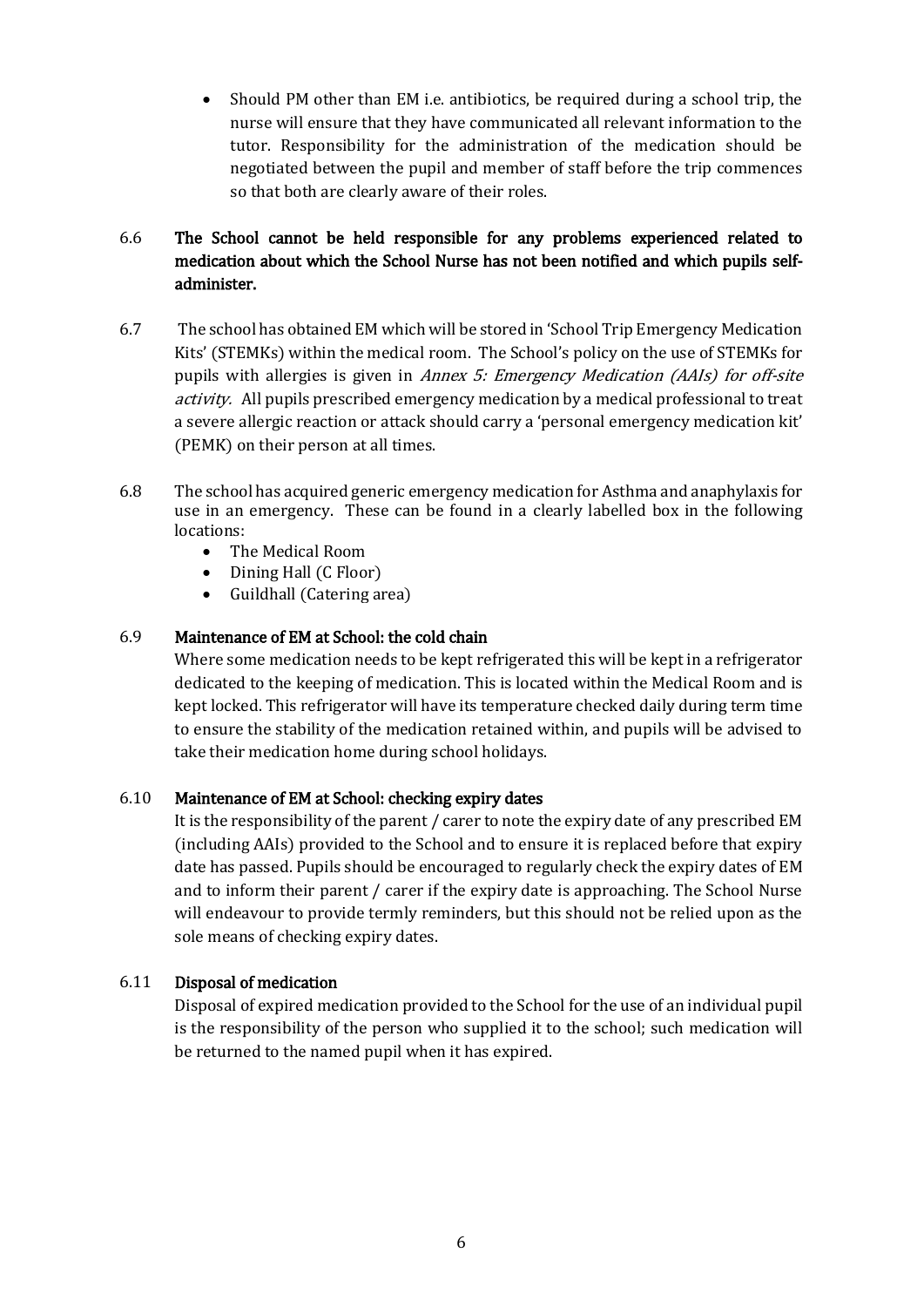## 7. Parental consent and administration of medication by School staff, including over-the-counter (OTC) medication

- 7.1 No medication will be given to a pupil in Prep through to Y11 by any member of staff without the prior written consent of parents / carers. This consent is provided on the Medical Form when the pupil begins at the School. Any decision to change consent status during the school year, including withdrawing consent, should be provided to the School Nurse on a new 'Consent for Over the Counter Medication Form' (see Annex 3).
- 7.2 The School has a small supply of extra emergency salbutamol inhalers. These are only for use by pupils who have been diagnosed as asthmatic or prescribed a reliever inhaler, and only if the School has received written parental consent for their use (see Annex 4). These will be stored in the Medical Room so as to be available for emergency use.
- 7.3 The school nurse will only administer medication once the following has been checked:
	- The name of the recipient
	- Any medication already taken by the recipient that day and times when taken
	- Any allergies or existing medical conditions of the recipient contraindicating the medication
	- The nature of the illness or injury
	- The medication's strength, dosage and route of administration
	- Side-effects and what to do if they occur (see the user leaflet inside the medication packet)
	- The expiry date of the medication
	- That parental consent has been obtained for OTC medication (Prep to Y11 only)
	- PM have been supplied in line with the details above and instructions are followed
- 7.4 Any member of staff may administer PM or OTC medication whilst on a school trip in accordance with this policy. Should staff wish to receive further training on administration of medication they should consult the School Nurse (see also the *Staff* Training section).
- 7.5 Only those members of staff who have undergone training with the School Nurse or through INSET, or who have been identified as being qualified through training undertaken before joining the School, and which is still valid, may administer EM. The school nurse will provide basic refresher training to staff regarding medical conditions and how to provide treatment during INSET days through the year. There must be at least one member of staff who is trained in administrating EM on all off-site school activities.
- 7.6 All pupils are entitled to privacy for the administration of any medication especially where invasive techniques are required. Privacy will be maintained as far as possible (and in accordance with child protection guidelines). This will maintain the dignity of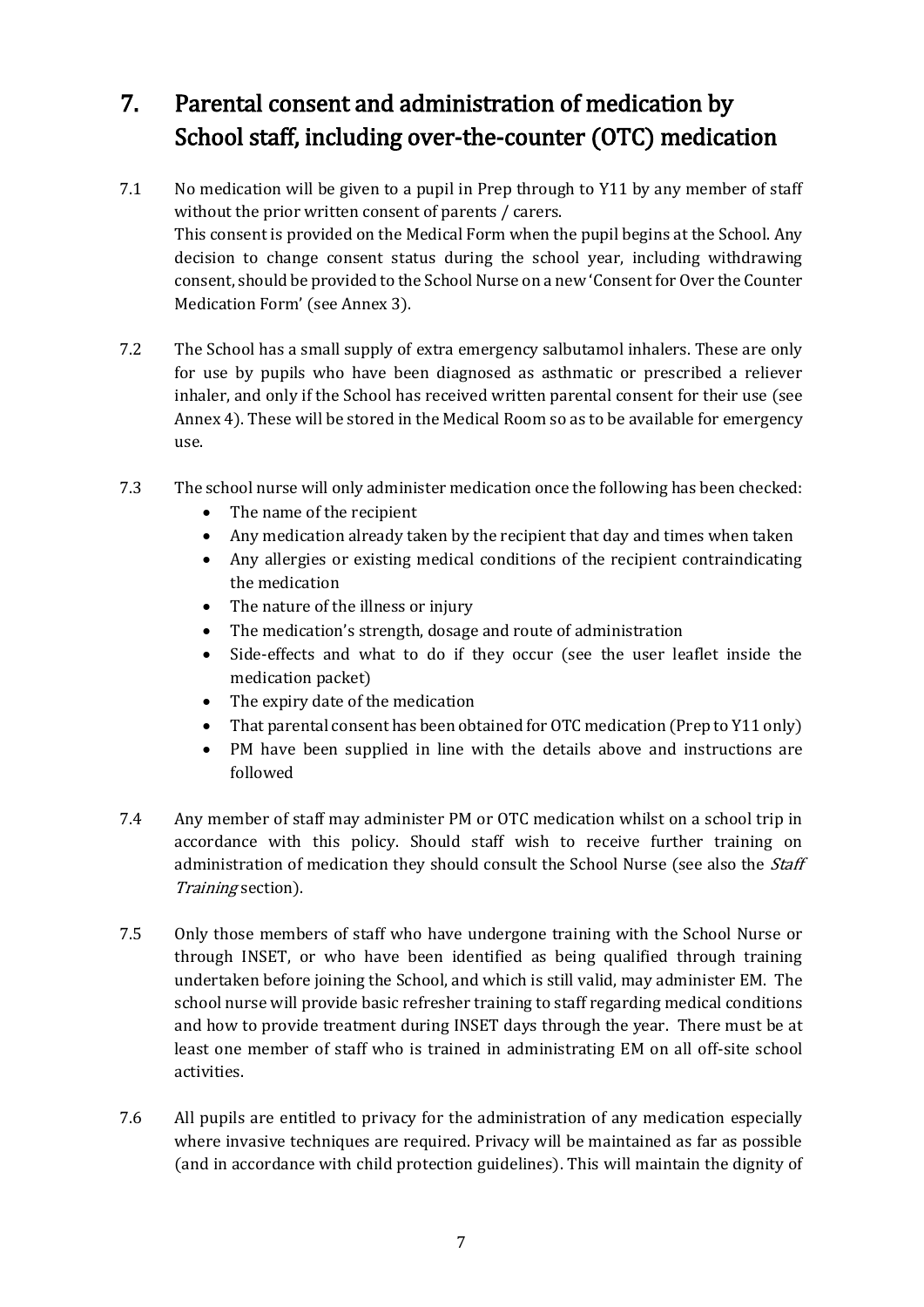the pupil concerned. Privacy will also allow the pupil the opportunity to discuss any confidential matters with the School Nurse / staff involved.

### 7.7 Informing parents /carers

Parents / carers will be provided with details, where necessary, when OTC medicine has been administered by the School Nurse.

As pupils are entitled to confidentiality when visiting the School Nurse, and so not all medications administered will, necessarily, be reported to parents.

### 8. Procedure to be followed in the event of a medication error

- 8.1 The School Nurse will keep a record (in the pupil's medical notes section of the School's Information Management System) of every occasion where any medication is administered to a pupil. These records will include all relevant details of the medicine, its dosage and the reason for administration. Only the School Nurse will have access to such records.
- 8.2 In the unlikely event that a pupil is given the wrong medication, the wrong dose or at the wrong time, the School Nurse (or other member of staff administering the medication) will:
	- Ensure that any necessary first aid is promptly administered
	- Ensure that, if necessary, the pupil is transferred to hospital for further treatment / investigation
	- Inform a parent / carer of the situation and provide any relevant information and / or advice as soon as is possible
	- Record all necessary information and keep it securely with the pupil's medical records

The Senior Deputy Head must also be informed, who will consider what other actions (e.g. further staff training) may be necessary and appropriate.

## 9. Staff training regarding common medical conditions

- 9.1 There are certain medical conditions which the School believes necessitate training for all staff to ensure that they feel confident in encouraging and managing pupils with medical conditions. These conditions include Anaphylaxis, Asthma, Diabetes and Epilepsy, though this is not an exhaustive list. The School aims to provide regular basic training on recognition and management of these conditions for relevant staff, both during staff training days and also as the need arises.
- 9.2 Notices produced by the School Nurse giving information about medical conditions are displayed in classrooms or the Staff Room as appropriate. Staff are also expected to access reference material provided on the intranet or in the Medical Centre to ensure their knowledge is kept up to date, thereby ensuring that all staff are aware of common medical conditions and how they may affect the pupils in their care.

Having accessed such information, staff are required to ensure that they make any necessary adjustments to ensure that pupils with a medical condition are not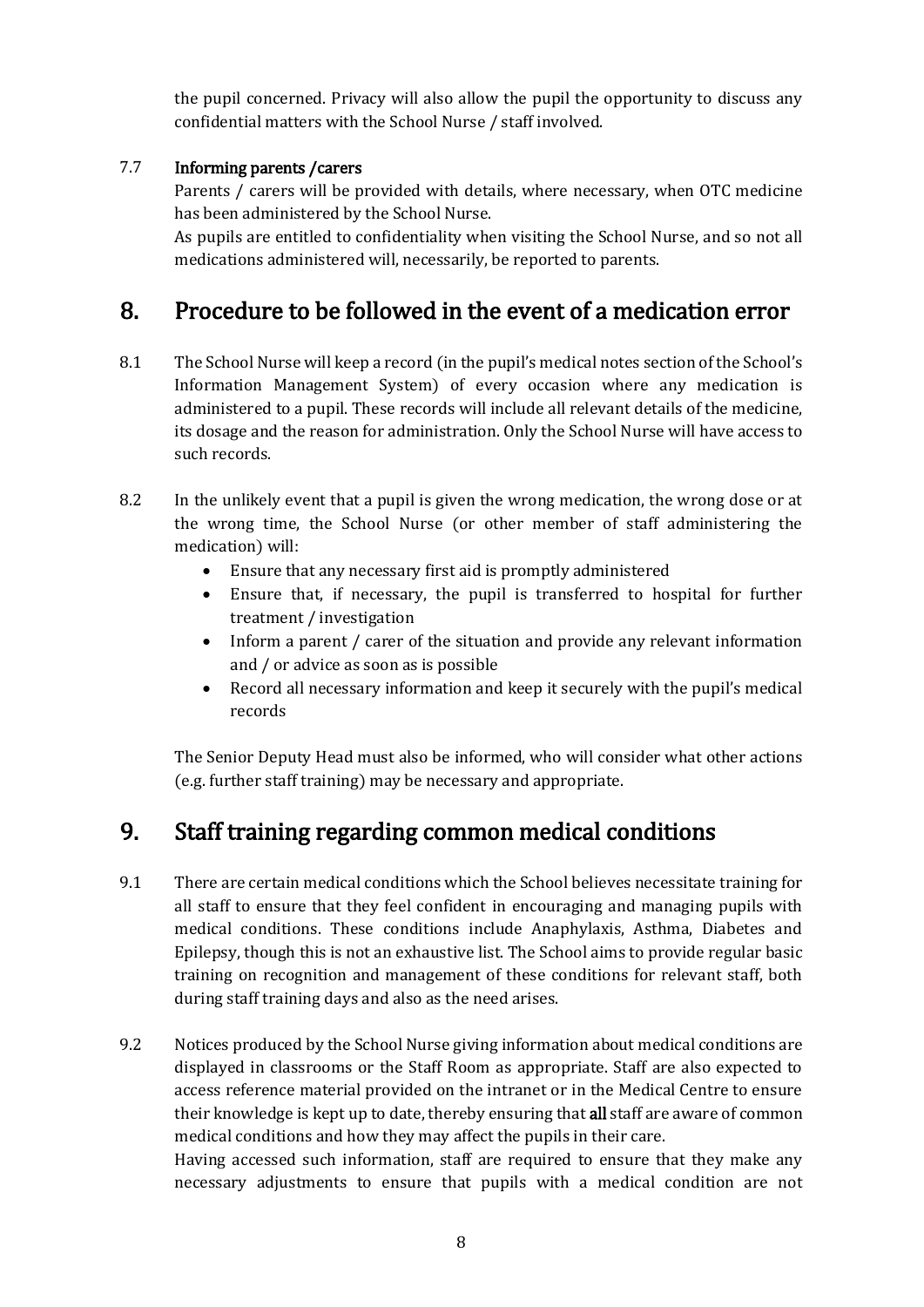endangered or hindered from participation by the classroom environment or by activities associated with lessons.

- 9.3 Staff intending to take pupils with specific conditions on trips or visits away from the main School site should ensure that they, or another member of staff accompanying them on the trip, feel confident and competent to manage the condition(s) before the trip departs. Should this not be the case, alternative arrangements should be investigated with the School Nurse and, if reasonable, action taken to ensure all pupils are able to participate safely. This should form part of the education trips risk assessment process. [For further guidance, please see the Educational Visits Policy.]
- 9.4 Should staff wish to learn more about a specific medical condition, they are encouraged to arrange a meeting with the School Nurse.

### 10. Pupils with complex medical needs

- 10.1 Parents and pupils or current or prospective pupils can feel confident that the School is aware of and adheres to the Equality Act 2010 legislation.
- 10.2 The School recognises the duty to ensure that pupils with complex medical needs do not experience discrimination because of their condition and will make reasonable adjustments as necessary.
- 10.3 The School seeks to alleviate disadvantages experienced or anticipated by pupils. We aim to meet the particular needs of pupils, once identified, within the pupil's Individual Healthcare Plan (IHP), which will be completed in consultation with pupils, parents and health care workers. Where required, additional support will be provided by the Head of SEND in the completion of the IHP.

### 11. Infection Control

- 11.1 If your child is infectious, please do not send them into school. If you are unsure, please contact the School Nurse for advice or refer to the guidelines in the link below. The school will follow any instructions and guidelines set out by Public Health England and local Health Protection Teams.
- 11.2 As advised by Public Health England, your child must remain at home until 48 hours have passed since the last episode of diarrhoea and vomiting.

Please inform the school nurse as soon as possible if your child contracts chickenpox, shingles, measles or any other illness that could cause problems for those who have a reduced immunity or who are pregnant. [Guidance on infection control in schools](https://www.publichealth.hscni.net/sites/default/files/Guidance_on_infection_control_in%20schools_poster.pdf)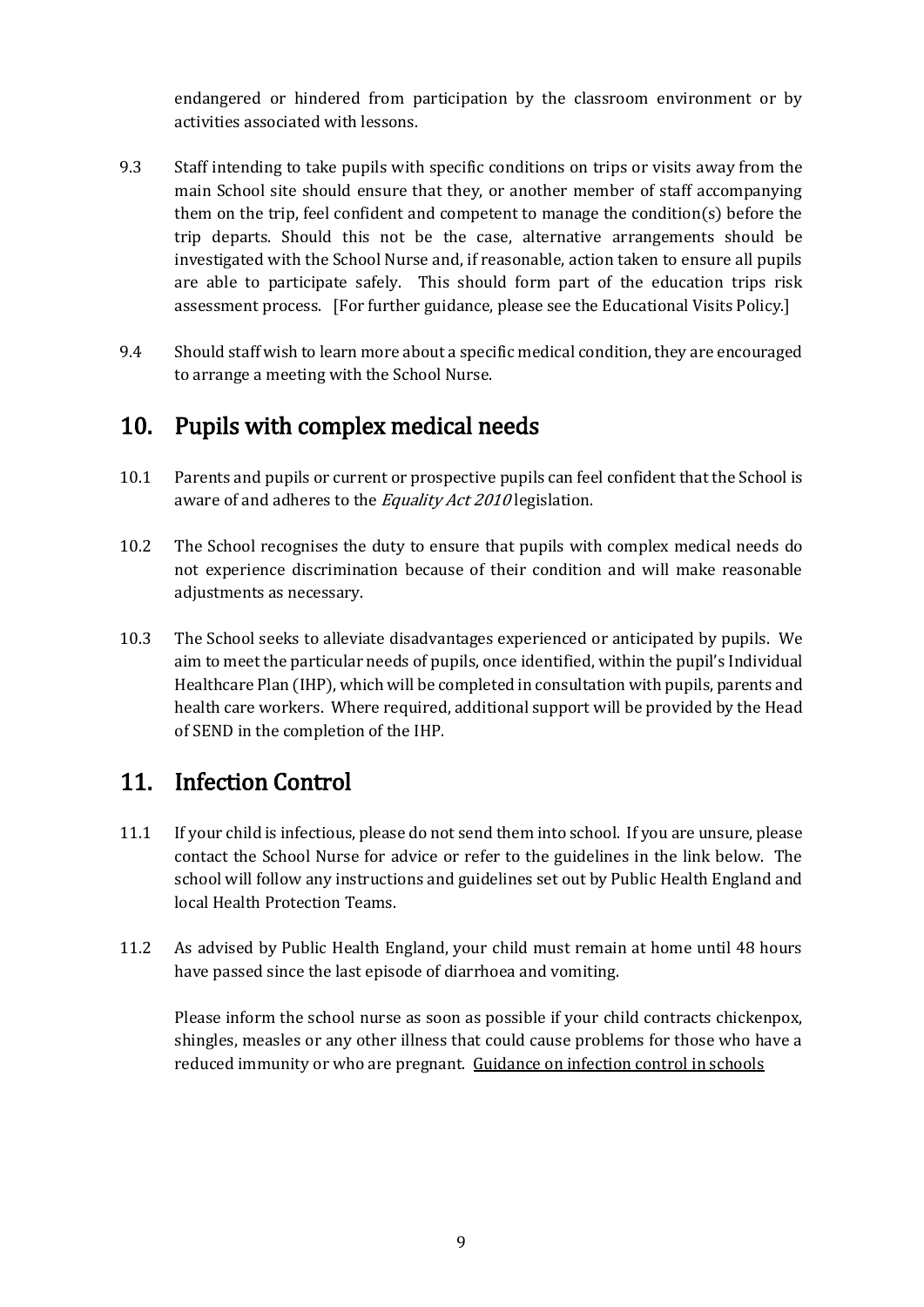## 12. Contingency Plan for dealing with Infection outbreaks including Pandemic Influenza, Reportable Infections and Coronavirus

- 12.1 In the event of an incident of pandemic influenza, reportable infections and/or pandemics, the school will respond in line with its Critical Incident Plan. This will be informed by the London Resilience Partnership's [Pandemic Influenza Framework](https://www.london.gov.uk/sites/default/files/london_pan_flu_framework_v7_may_2018_0.pdf) guidance and the Government's [Pandemic Flu](https://www.gov.uk/guidance/pandemic-flu) guidance.
- 12.2 The school is currently following advice and guidance from the following organisations to assist in its response to Coronavirus:
	- [Public Health England](https://www.gov.uk/government/organisations/public-health-england)
	- Gov.uk [Coronavirus](https://www.gov.uk/coronavirus)
	- DfE [School Coronavirus Operational Guidance](https://www.gov.uk/government/publications/actions-for-schools-during-the-coronavirus-outbreak)

City of London Corporation's intranet relating to [Covid-19](https://corpoflondon.sharepoint.com/sites/Intranet/SitePages/Coronavirus.aspx)

- 12.3 Further guidance about controlling the spread of infections is given in the City of London Corporation's Infection Control Guidance (see Annex 6).
- 12.4 The school has produced a separate covid-19 Risk Assessment, available on request, which is continually updated as local circumstances change and/or following any new advice and guidance from PHE / DfE.
- 12.5 Staff and pupils continue to engage with health protection measures, including encouraging participation in national vaccinations programmes.

### 13. Monitoring and Review of Policy

13.1 This policy will be reviewed annually (or more regularly where required) prior to approval by Governors.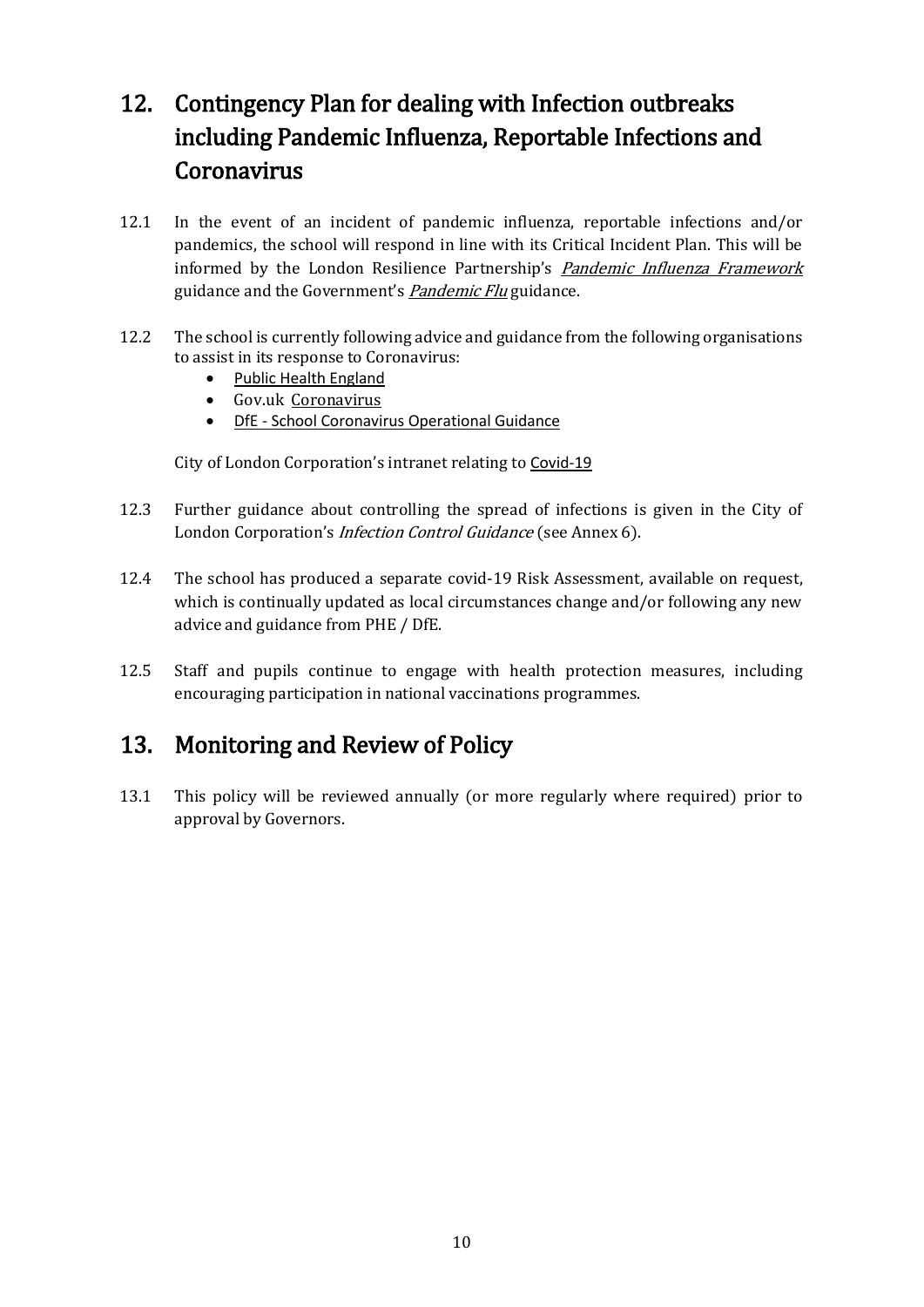## Annex 1: Medical Form



# City of London School for Girls Medical Form

#### STRICTLY CONFIDENTIAL

Please ensure that you have addressed ALL the areas on this form **before returning it**. This information will be held confidentially by the School Nurse but may be shared with other relevant professionals or City of London School for Girls staff, only when deemed necessary and at the discretion of the School Nurse.

| Name:     | Date of Birth: | Class: |  |
|-----------|----------------|--------|--|
| <b>GP</b> | <b>GP</b>      |        |  |
| Surgery:  | Telephone:     |        |  |
|           |                |        |  |

|        |                                | Mark the appropriate boxes on the left with an $X$ and provide details in the box on the right                                                                |  |  |  |
|--------|--------------------------------|---------------------------------------------------------------------------------------------------------------------------------------------------------------|--|--|--|
|        |                                | Please give details here:                                                                                                                                     |  |  |  |
| $\Box$ | <b>Hearing Difficulties</b>    |                                                                                                                                                               |  |  |  |
| $\Box$ | <b>Eyesight Issues</b>         |                                                                                                                                                               |  |  |  |
| $\Box$ | Physical Disability            |                                                                                                                                                               |  |  |  |
| 囗      | Epilepsy / Seizures            |                                                                                                                                                               |  |  |  |
| 囗      | <b>Diabetes</b>                |                                                                                                                                                               |  |  |  |
| 囗      | Asthma                         |                                                                                                                                                               |  |  |  |
| $\Box$ | Anaphylaxis (AAI<br>required)  |                                                                                                                                                               |  |  |  |
| $\Box$ | Allergies, other than<br>above |                                                                                                                                                               |  |  |  |
| 囗      | <b>Skin Conditions</b>         |                                                                                                                                                               |  |  |  |
| $\Box$ | <b>Migraines</b>               |                                                                                                                                                               |  |  |  |
| 囗      | Behavioural<br>Challenges      |                                                                                                                                                               |  |  |  |
| 囗      | Mobility problems              |                                                                                                                                                               |  |  |  |
| $\Box$ |                                | My daughter has a medical condition not listed above and previous surgical<br>procedure you need to be aware of as it may affect her during her time at CLSG. |  |  |  |
|        | Please give details:           |                                                                                                                                                               |  |  |  |
|        |                                |                                                                                                                                                               |  |  |  |
| 囗      |                                | My daughter is unable to take part in some school activities on medical grounds.                                                                              |  |  |  |
|        | Please give details:           |                                                                                                                                                               |  |  |  |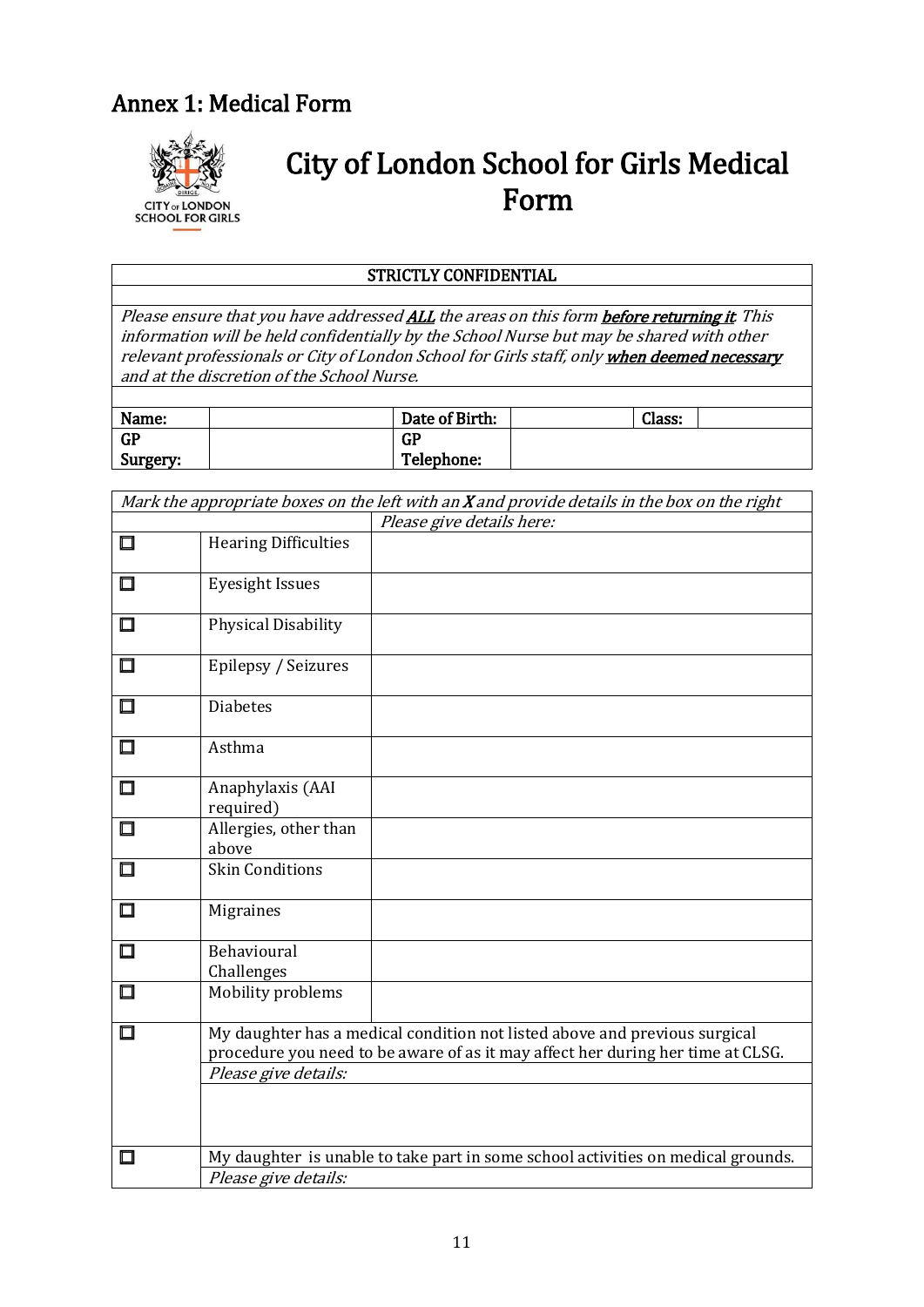| <b>MEDICATION</b>                                                                                                                                                                                                                                                                                                                                                                                                                                                                                                                                         |
|-----------------------------------------------------------------------------------------------------------------------------------------------------------------------------------------------------------------------------------------------------------------------------------------------------------------------------------------------------------------------------------------------------------------------------------------------------------------------------------------------------------------------------------------------------------|
|                                                                                                                                                                                                                                                                                                                                                                                                                                                                                                                                                           |
| Mark the appropriate boxes with an X or leave blank                                                                                                                                                                                                                                                                                                                                                                                                                                                                                                       |
| My daughter requires prescribed medication.                                                                                                                                                                                                                                                                                                                                                                                                                                                                                                               |
| Please state drug, strength, dosage, frequency and purpose:                                                                                                                                                                                                                                                                                                                                                                                                                                                                                               |
|                                                                                                                                                                                                                                                                                                                                                                                                                                                                                                                                                           |
| This medication is required during school hours.<br>(At all times parents / guardians are responsible for ensuring medication at<br>school is in date.)                                                                                                                                                                                                                                                                                                                                                                                                   |
| If you wish any of these drugs to be held in School for your child's sole use,<br>please contact the School Nurse to request a permission form for the<br>administration of this medication at school. Medication must be provided in the<br>original box containing the medication with the expiry date, name of pupil and<br>prescription instructions.                                                                                                                                                                                                 |
|                                                                                                                                                                                                                                                                                                                                                                                                                                                                                                                                                           |
| I consent to CLSG staff administering appropriate 'over the counter medication' to<br>my daughter to treat minor ailments while she is in their care provided, they<br>adhere to information provided in this form and literature contained in<br>medication packets.                                                                                                                                                                                                                                                                                     |
| [Over the counter medication is readily available from a pharmacy without a<br>prescription and may be used to treat mild ailments including a headache or sore<br>throat. Without written consent pupils below the 6th Form will not be given any<br>such medication.] Paracetamol & Ibuprofen (pain relief), Calcium Carbonate<br>(upset stomachs), Antiseptic Throat Lozenges (sore throat), Loratadine<br>(antihistamine), Imodium (diarrhoea), Cinnarizine (motion sickness), Wasp-eze<br>(stings), Burn-eze (burns) - check online for ingredients] |
| Please note this consent is valid throughout your daughter's time at CLSG.<br>However, you may withdraw consent at any time by contacting the School Nurse<br>at: schoolnurse@clsg.org.uk                                                                                                                                                                                                                                                                                                                                                                 |
|                                                                                                                                                                                                                                                                                                                                                                                                                                                                                                                                                           |
| My daughter should <b>NOT</b> be given the following over the counter medication<br>under any circumstances.                                                                                                                                                                                                                                                                                                                                                                                                                                              |
| Please give details:                                                                                                                                                                                                                                                                                                                                                                                                                                                                                                                                      |
|                                                                                                                                                                                                                                                                                                                                                                                                                                                                                                                                                           |

| <b>VACCINATIONS</b>                                                                     |  |  |  |  |
|-----------------------------------------------------------------------------------------|--|--|--|--|
|                                                                                         |  |  |  |  |
| Mark only one box with an X                                                             |  |  |  |  |
| ALL pre-school vaccinations have been administered in accordance with UK                |  |  |  |  |
| Childhood Immunisation Programme.                                                       |  |  |  |  |
| <b>SOME</b> but NOT ALL pre-school vaccinations have been administered ( <i>include</i> |  |  |  |  |
| details below).                                                                         |  |  |  |  |
| NO vaccinations have been administered.                                                 |  |  |  |  |
| Please give details:                                                                    |  |  |  |  |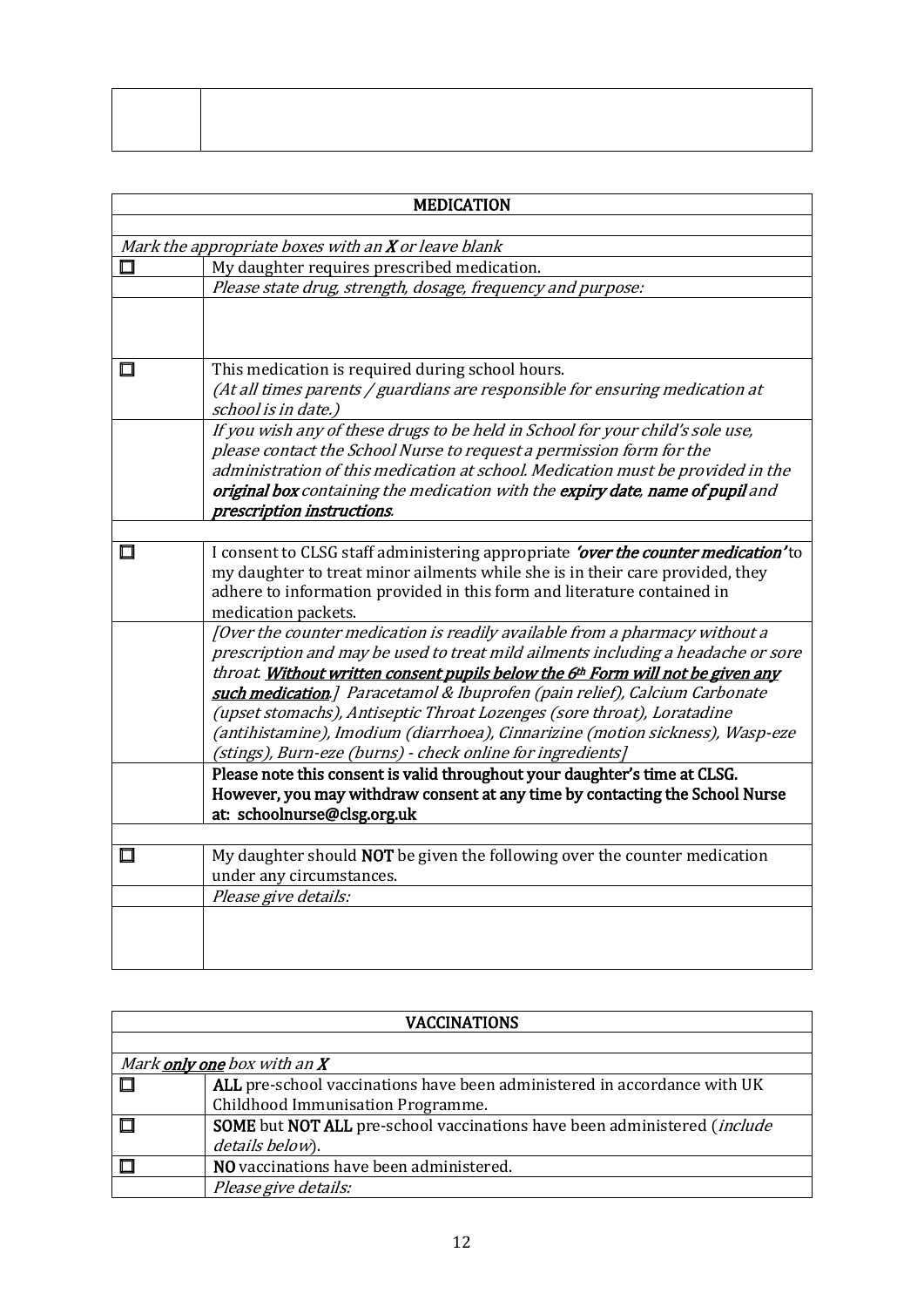If you are unsure as to the immunisations received by your daughter, you may find it helpful to check her 'Red Book'.

CLSG Immunisation Programmes run by City and Hackney Vaccination Team (details will follow at the appropriate time):

Your daughter will be offered the HPV in Y8. Y9: Tetanus, Diphtheria & Polio (Td/IPV), & Meningococcal ACWY (MenACWY).

#### IN LOCO PARENTIS

As a condition of entry to CLSG, staff are permitted to act 'in loco parentis' in emergency situations in the absence of those with parental responsibility. Please provide contact numbers for those with **PARENTAL RESPONSIBILITY** for use by the emergency services in the event of such an emergency.

| <b>Emergency Contact</b>                                                               | Contact |  | Relation: |  |  |  |  |
|----------------------------------------------------------------------------------------|---------|--|-----------|--|--|--|--|
| Number 1:                                                                              | Name:   |  |           |  |  |  |  |
| <b>Emergency Contact</b>                                                               | Contact |  | Relation: |  |  |  |  |
| Number 2:                                                                              | Name:   |  |           |  |  |  |  |
| The information provided on this medical form is accurate as of the time of writing. I |         |  |           |  |  |  |  |
| understand that it is my responsibility to update the SCHOOL NURSE (at                 |         |  |           |  |  |  |  |
| schoolnurse@clsg.org.uk) should any of this information change.                        |         |  |           |  |  |  |  |
|                                                                                        |         |  |           |  |  |  |  |
| Signed:                                                                                | Print:  |  | Date:     |  |  |  |  |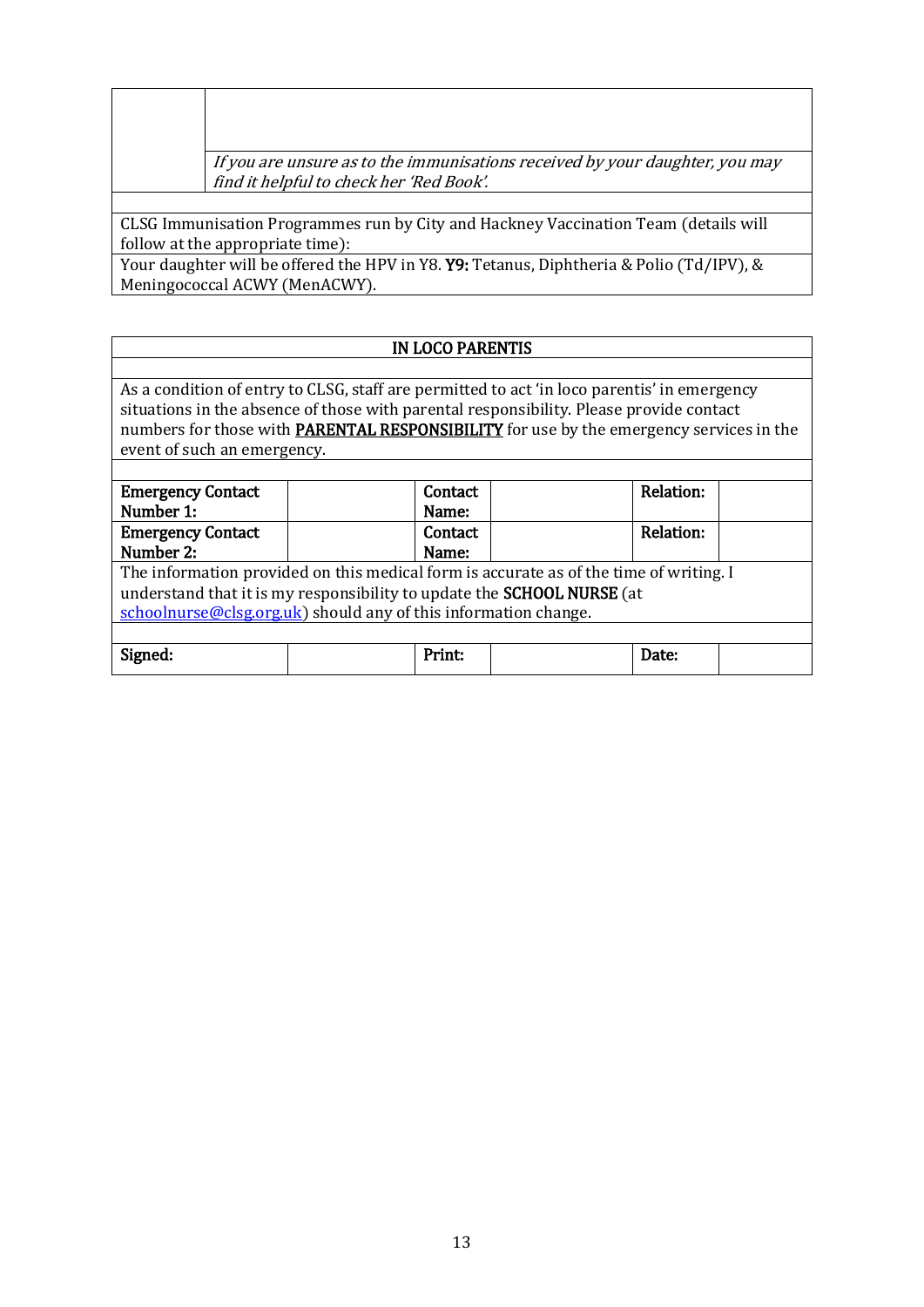## Annex 2: Permission for Medication Form



# City of London School for Girls Permission for Medication Form

| Please use a separate form for each medication and ensure that ALL white areas are completed.                                                            |                      |                                  |        |                                    |           |                                |          |                        |
|----------------------------------------------------------------------------------------------------------------------------------------------------------|----------------------|----------------------------------|--------|------------------------------------|-----------|--------------------------------|----------|------------------------|
|                                                                                                                                                          |                      |                                  |        |                                    |           |                                |          |                        |
| Pupil's Name:                                                                                                                                            |                      |                                  |        |                                    |           |                                |          |                        |
|                                                                                                                                                          |                      |                                  |        |                                    |           |                                |          |                        |
| Purpose /                                                                                                                                                |                      | Please give details.             |        |                                    |           |                                |          |                        |
| Condition:                                                                                                                                               |                      |                                  |        |                                    |           |                                |          |                        |
|                                                                                                                                                          |                      |                                  |        |                                    |           |                                |          |                        |
| Medication:                                                                                                                                              | 囗                    | Allergies                        | $\Box$ | Behavioural<br><b>Difficulties</b> | Ш         | Hearing<br><b>Difficulties</b> | $\sqcup$ | Epilepsy /<br>Seizures |
|                                                                                                                                                          | $\Box$               | Anaphylaxis<br>(AAI<br>required) | $\Box$ | <b>Diabetes</b>                    | $\square$ | Migraines                      | $\Box$   | Skin<br>Conditions     |
|                                                                                                                                                          | □                    | Asthma                           | $\Box$ | Eyesight<br>Issues                 | $\Box$    | Physical<br>Disability         | $\Box$   | <b>Other</b>           |
|                                                                                                                                                          | Please give details: |                                  |        |                                    |           |                                |          |                        |
|                                                                                                                                                          |                      |                                  |        |                                    |           |                                |          |                        |
| Date Commenced:                                                                                                                                          |                      |                                  |        |                                    |           |                                |          |                        |
| Common side                                                                                                                                              |                      |                                  |        |                                    |           |                                |          |                        |
| effects of which to                                                                                                                                      |                      |                                  |        |                                    |           |                                |          |                        |
| be aware:                                                                                                                                                |                      |                                  |        |                                    |           |                                |          |                        |
|                                                                                                                                                          |                      |                                  |        |                                    |           |                                |          |                        |
| Having provided the above medication in the original container in which it was dispensed and                                                             |                      |                                  |        |                                    |           |                                |          |                        |
| having ensured that the original dispensing label is intact with all necessary instructions clearly                                                      |                      |                                  |        |                                    |           |                                |          |                        |
| visible, I consent to the above prescription medication being administered to my daughter by CLSG<br>Staff in accordance with instructions on the label. |                      |                                  |        |                                    |           |                                |          |                        |
| <b>Signature of Parent</b>                                                                                                                               |                      |                                  |        | Print name                         |           |                                | Date:    |                        |
|                                                                                                                                                          |                      |                                  |        | (of Parent                         |           |                                |          |                        |
| / Guardian:                                                                                                                                              |                      |                                  |        | guardian):                         |           |                                |          |                        |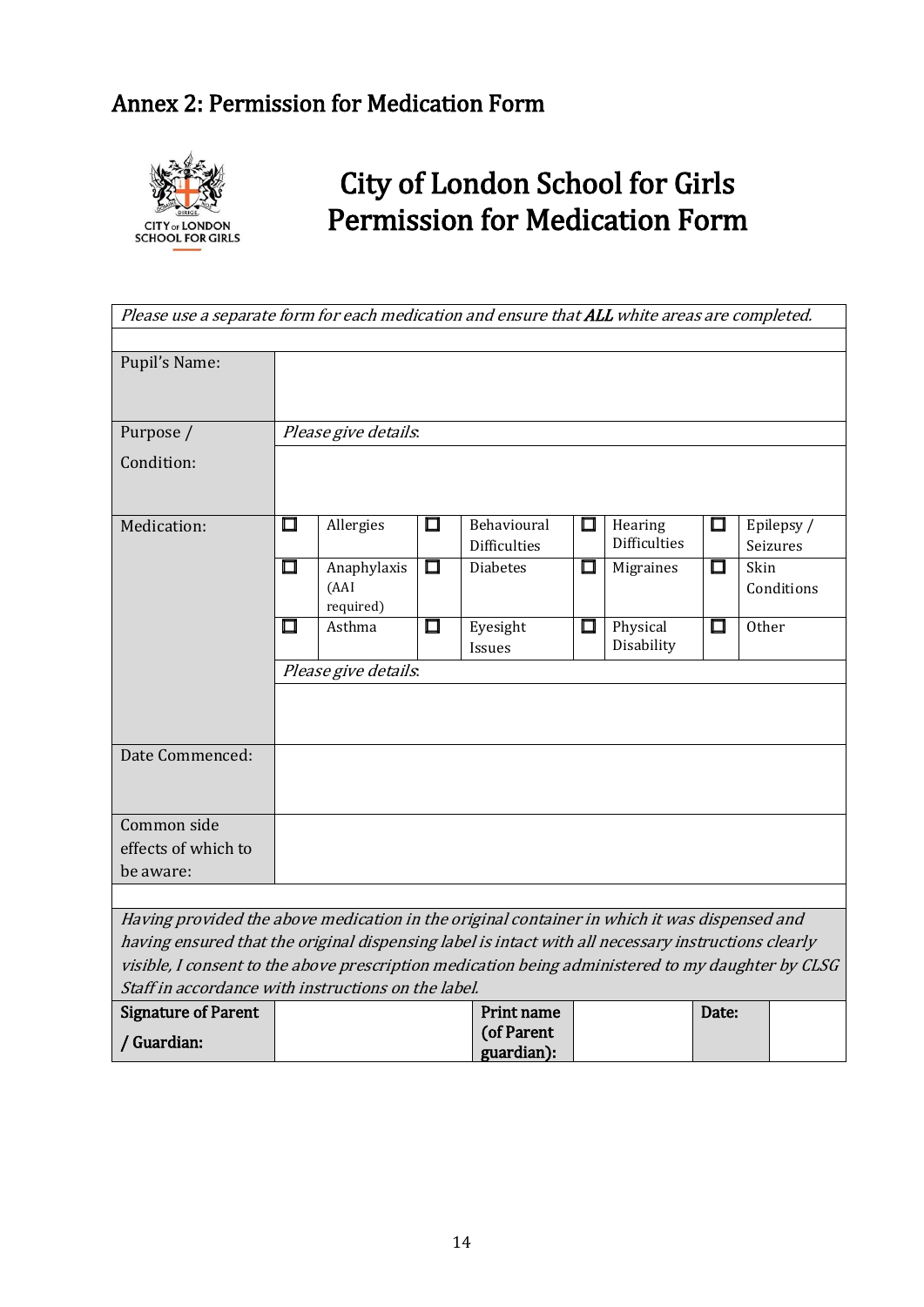## Annex 3: Consent For Over the Counter Medication Update Form



# City of London School for Girls Consent Form for Over-the-Counter medication Update Form

This consent form is required for the School to be able to provide Over the Counter Medication to a pupil.

| Pupil's Name:                 |                     |
|-------------------------------|---------------------|
| Pupil's Form &<br>Year Group: | i.e. Y7, Y8, Y9 etc |
|                               |                     |
|                               |                     |

| Place 'X' in box if in agreement with the statement                                                                                                       |  |  |  |  |  |  |
|-----------------------------------------------------------------------------------------------------------------------------------------------------------|--|--|--|--|--|--|
| I consent to School staff administering appropriate 'over the counter<br><i>medication</i> ' to my daughter to treat minor ailments while she is in their |  |  |  |  |  |  |
| care provided they adhere to information provided in this form and<br>literature contained in medication packets.                                         |  |  |  |  |  |  |
| [Over the Counter Medication includes, but is not restricted to:                                                                                          |  |  |  |  |  |  |
| Paracetamol & Ibuprofen (pain relief), Calcium Carbonate (upset                                                                                           |  |  |  |  |  |  |
| stomachs), Throat Lozenges (sore throat), Loratadine (antihistamine),                                                                                     |  |  |  |  |  |  |
| Wasp-eze (stings), Cetirizine, Burn-eze (burns)                                                                                                           |  |  |  |  |  |  |
|                                                                                                                                                           |  |  |  |  |  |  |
| My daughter should <b>NOT</b> be given the following over the counter                                                                                     |  |  |  |  |  |  |
| medication under any circumstances:                                                                                                                       |  |  |  |  |  |  |
| Please give details:                                                                                                                                      |  |  |  |  |  |  |
|                                                                                                                                                           |  |  |  |  |  |  |
|                                                                                                                                                           |  |  |  |  |  |  |
|                                                                                                                                                           |  |  |  |  |  |  |

|                                                                                                                  | I understand that failure to complete and return this form will result in<br>over the counter medication not being offered to my daughter. |                           |  |       |  |  |
|------------------------------------------------------------------------------------------------------------------|--------------------------------------------------------------------------------------------------------------------------------------------|---------------------------|--|-------|--|--|
| Please note that this form will be valid throughout your daughter's time at the School. However you can withdraw |                                                                                                                                            |                           |  |       |  |  |
|                                                                                                                  | consent at any time by emailing the School Nurse at: schoolnurse@clsg.org.uk                                                               |                           |  |       |  |  |
| Signature of                                                                                                     |                                                                                                                                            | Print name                |  | Date: |  |  |
| Parent /<br>Guardian:                                                                                            |                                                                                                                                            | (of Parent/<br>Guardian): |  |       |  |  |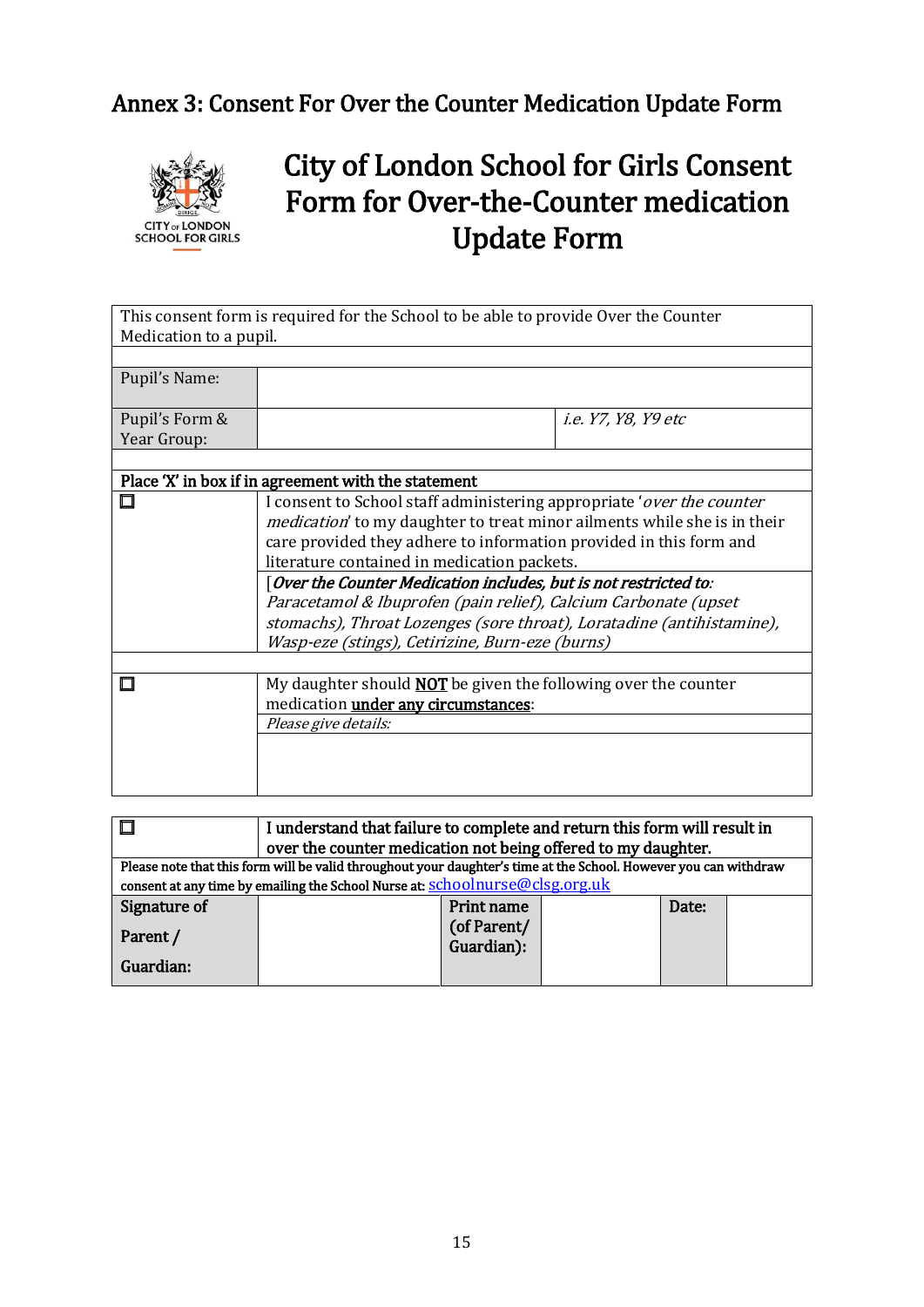## Annex 4: Use of Emergency Salbutamol Inhaler Consent Form



# City of London School for Girls Consent Form for use of Emergency Salbutamol

This consent form is required for the School to be able to provide emergency Salbutamol inhaler in the event of a pupil showing symptoms of asthma or having an asthma attack.

| Pupil's Name:                 |  |
|-------------------------------|--|
| Pupil's Form &<br>Year Group: |  |
|                               |  |
|                               |  |

| Place 'X' in box if in agreement with the statement |                                                                            |  |  |  |
|-----------------------------------------------------|----------------------------------------------------------------------------|--|--|--|
|                                                     | I can confirm that my child has been diagnosed with asthma / has been      |  |  |  |
|                                                     | prescribed an inhaler. [Please delete as appropriate].                     |  |  |  |
|                                                     | My child has a working, in-date inhaler, clearly labelled with her name,   |  |  |  |
|                                                     | which she will bring with her to school every day.                         |  |  |  |
|                                                     | In the event of my child displaying symptoms of asthma, and if her inhaler |  |  |  |
|                                                     | is not available or is unusable, I consent for my child to receive         |  |  |  |
|                                                     | salbutamol from an emergency inhaler held by the School.                   |  |  |  |
|                                                     |                                                                            |  |  |  |
|                                                     | My daughter should <b>NOT</b> be given the following over the counter      |  |  |  |
|                                                     | medication <i>under any circumstances</i> :                                |  |  |  |
|                                                     | Please give details:                                                       |  |  |  |
|                                                     |                                                                            |  |  |  |
|                                                     |                                                                            |  |  |  |
|                                                     |                                                                            |  |  |  |

| Please provide parental contact details below: |  |            |  |       |  |  |  |
|------------------------------------------------|--|------------|--|-------|--|--|--|
| Address:                                       |  |            |  |       |  |  |  |
|                                                |  |            |  |       |  |  |  |
|                                                |  |            |  |       |  |  |  |
| Email:                                         |  |            |  |       |  |  |  |
| Telephone:                                     |  |            |  |       |  |  |  |
|                                                |  |            |  |       |  |  |  |
| Signature of                                   |  | Print      |  | Date: |  |  |  |
| Parent /                                       |  | name (of   |  |       |  |  |  |
|                                                |  | Parent /   |  |       |  |  |  |
| Guardian:                                      |  | Guardian): |  |       |  |  |  |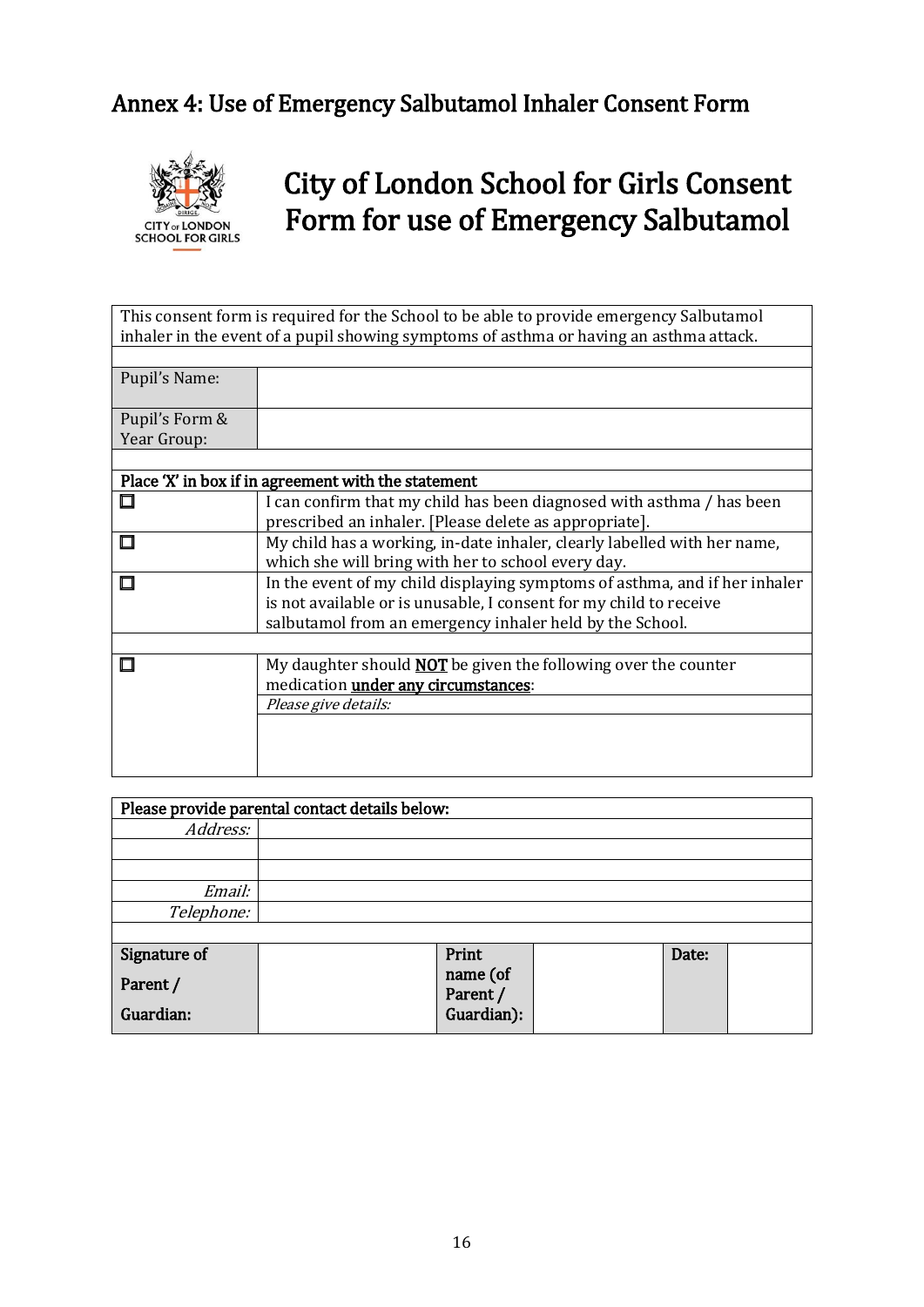## Annex 5: Emergency Medication (AAIs) for off-site activity

### 1. Introduction

- 1.1 All pupils prescribed an adrenaline auto-injector (AAI) by a medical professional to treat a severe allergic reaction should carry a 'personal emergency medication kit' (PEMK) on their person at all times. This should consist of two AAIs.
- 1.2 In addition, the school has purchased generic AAIs which will be placed into 'School Trip Emergency Medication Kits' (STEMK). These kits will also contain antihistamine, a salbutamol inhaler and a list of pupils whose parents have signed to agree in the use of this emergency medication.
- 1.3 STEMKs for trips are held in the medical room and the school nurse will be notified in a timely manner when and by who they are required. The staff member leading the trip will be responsible for ensuring they have obtained the kit before departure and return them back to the school nurse as soon as possible on their return. At times when the school nurse may not be available alterative arrangements will be to obtain the STEMK from reception.

## 2. Travelling off-site

2.1 At all times when in care of school staff, a pupil with an Individual Healthcare Plan should have access to the medication contained in the STEMK as it could save her life if ever required.

#### 2.2 Off-site activities departing from School

When a pupil with a prescribed AAI is travelling off-site and **is departing** from the School during a regular school day, it is the responsibility of the pupil to have her PEMK on her person. The member of staff responsible for the trip must ensure pupils are carrying their own, in date, PEMK and that the STEMK is carried at all times and is easily accessible if required in an emergency.

- 2.3 It will be the responsibility of the member of staff taking the trip to collect any STEMKs from the school nurse and return it back to the school nurse on arrival back at school, if return is after school hours, it should be returned to reception for safe keeping and the school nurse will retrieve the following morning. They will also need to check that pupils are carrying their PEMK when leaving school.
- 2.4 In the event of a pupil not having both her PEMK and STEMK, the pupil will not be permitted to attend the trip / off-site activity. She will be required remain at school, and the School Nurse should be informed and the Head of Year. Exceptions to this may only be granted by the Head, Senior Deputy Head, Deputy Head (Co-curricular and Partnerships) or Deputy Head (Pastoral).

#### 2.5 Off-site activities not departing from School

When a pupil with a prescribed AAI is travelling off-site and is not departing from the School during the regular school day, it is the responsibility of the pupil to have her PEMK on her person.

- 2.6 It is the responsibility of the member of staff leading the trip / off-site activity to:
	- Collect the pupil's STEMK from the school nurse or reception. The STEMK should be taken on the trip and returned to the school nurse or reception at the first opportunity on arrival back from the trip / off-site activity.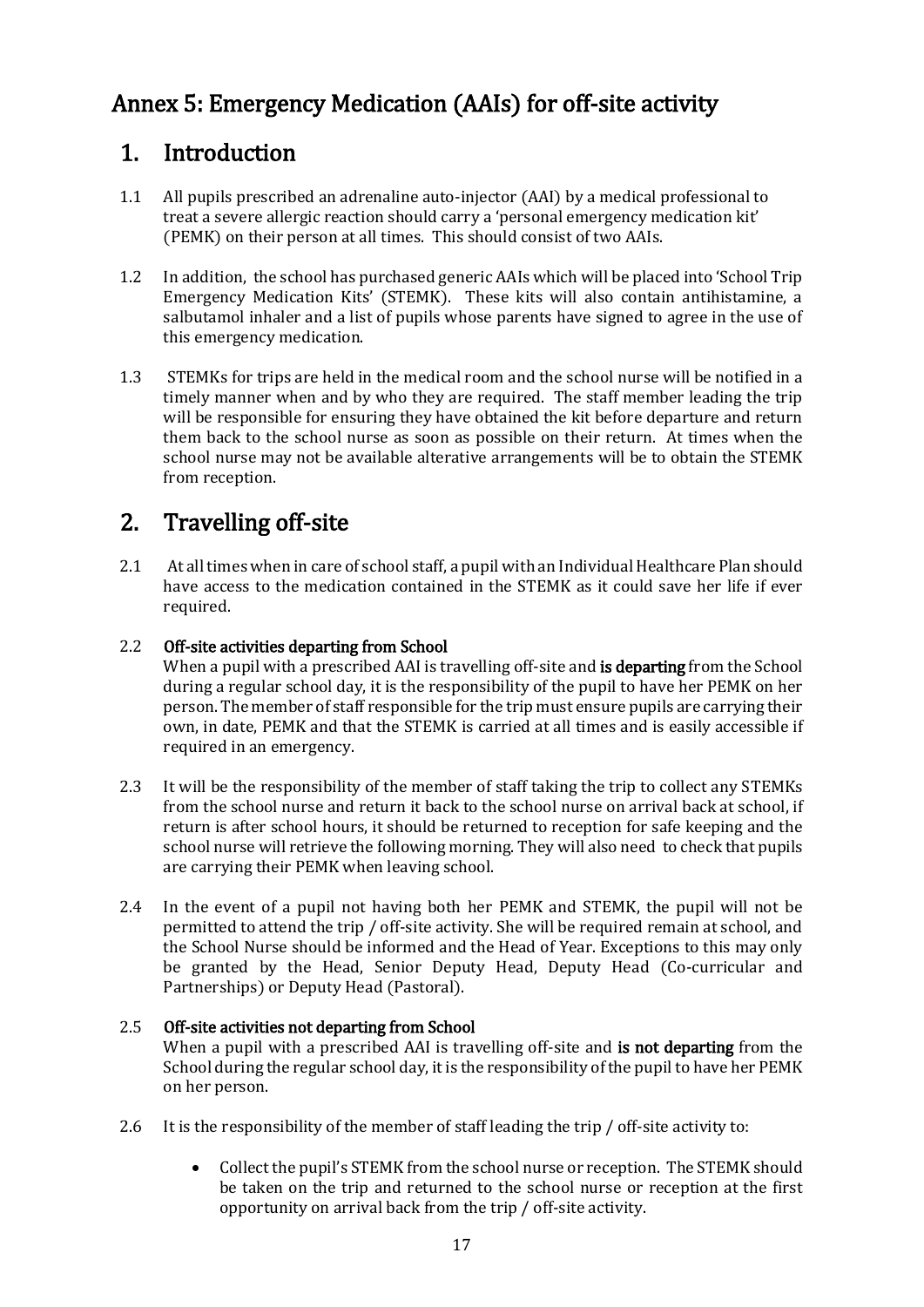- Check the pupil has her own PEMK when registering the pupils on arrival.
- 2.7 In the event of a pupil not having both her PEMK the pupil will not be permitted to attend the trip / off-site activity and will be required to return home. The School Nurse and Head of Year should also be informed. Exceptions to this may only be granted by the Head, Senior Deputy Head, Deputy Head (Co-curricular and Partnership) or Deputy Head (Pastoral).

### 3. Residential and overseas trips

- 3.1 For residential and overseas trips, the Visit Leader must consult with the School Nurse about the specific arrangements (for all elements of the trip) for pupils with prescribed AAIs.
- 3.2 Further information is provided in the Educational Visits Policy.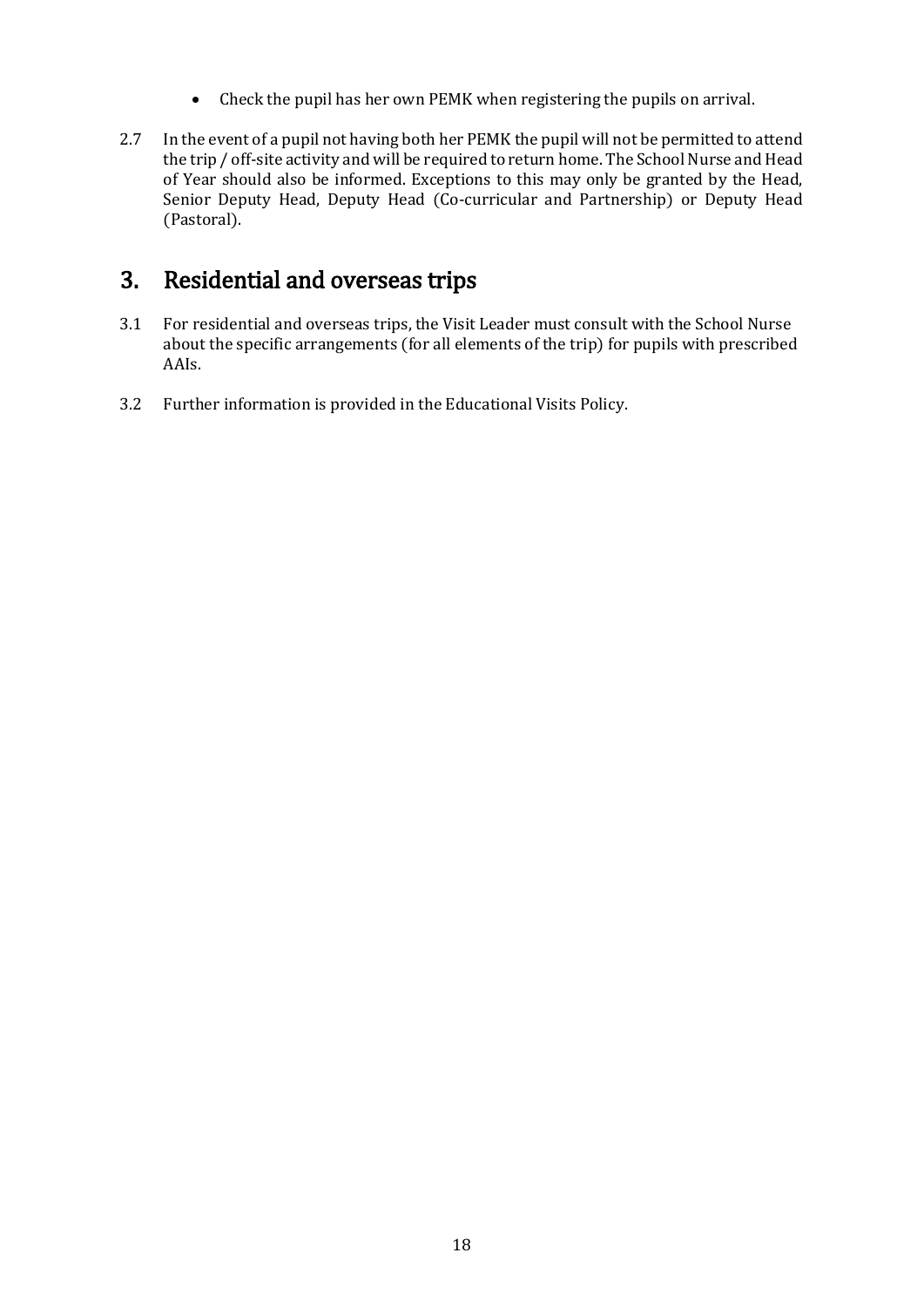## Annex 6 – Management of Asthma Guidelines

## 1.0 Introduction

- 1.1 Asthma is a common lung condition that causes occasional breathing difficulties and affects 1 in 11 children. The main symptoms of asthma are wheezing, breathlessness, tight chest and coughing and is usually treated by using an inhaler. There are two main types:
	- A reliever inhaler used to relieve asthma symptoms for a short time
	- A preventer inhaler used daily to prevent asthma symptoms occurring.
- 1.2 CLSG pupils who have been diagnosed with asthma should carry their own labelled reliever inhaler with them at all times. A spare inhaler, in date and clearly labelled should be kept in the school's medical room, together with a completed school asthma card. This spare inhaler can be used in the event of an emergency and will be taken by a staff member for each pupil whilst on a school trips / off site events.
- 1.3 CLSG also store a small number of salbutamol inhalers which have been ordered, without prescription, for use in emergencies. The emergency inhalers should only be used by pupils, for whom written parental consent for use of the emergency inhaler has been given, who have either been diagnosed with asthma and prescribed an inhaler or have been prescribed an inhaler as a reliever medication.

## 2.0 Use of inhalers

- 2.1 **•** Call the school nurse or first aider if nurse not available.
	- Keep calm and reassure the child. Do not leave the child alone.
	- Encourage the child to sit up and slightly forward, to breathe slowly and deeply if they can.
	- Use the pupil's own inhaler– if not available, use the schools' emergency inhaler.
	- Immediately help the pupil to take two separate puffs of salbutamol via the spacer.
	- If there is no immediate improvement, continue to give two puffs every two minutes, up to a maximum of 10 puffs.
	- Ensure tight clothing is loosened and reassure them.

### **3.0** After an asthma attack

3.1 Minor asthma attacks should not interrupt a pupil's involvement in school. As soon as they feel better, they can return to normal school activities. Continue to monitor their condition. The pupil's parents must be informed about the asthma attack.

## 4.0 Emergency Situations

- 4.1 Call 999 for an ambulance urgently following CLSG Guidelines for contacting emergency services if:
	- The child does not feel better or you are worried at ANYTIME before you have reached 10 puffs
	- The child is either distressed or unable to talk / appears exhausted
	- Has a blue / white tinge around their lips / mouth
	- Has collapsed.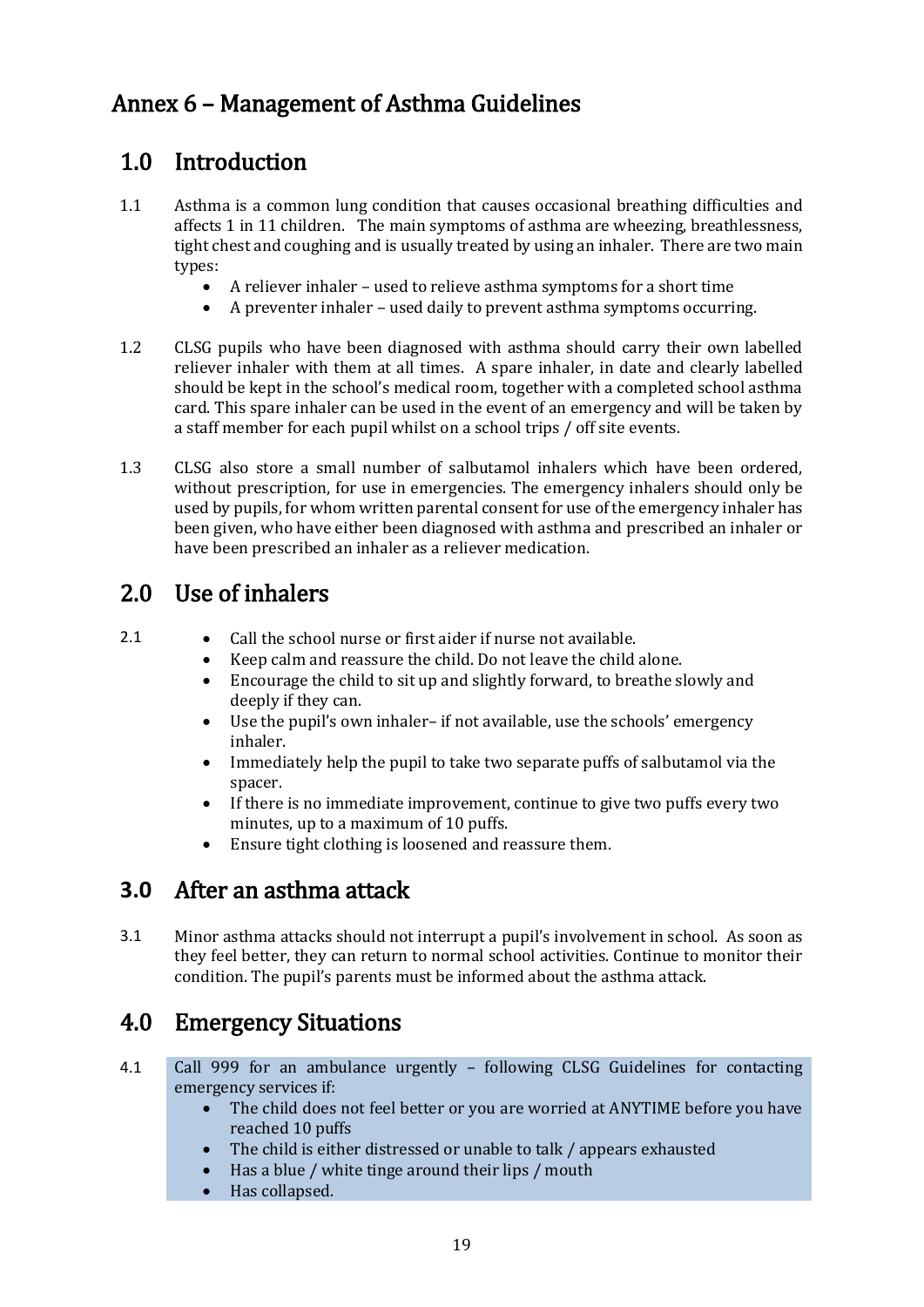Continue to give reliever medication every 2 minutes until help arrives or the child's condition improves (up to 10 puffs).

Use the inhaler plus the 'spacer device' from the medical room if the child is unable to use the inhaler correctly.

A child should always be taken to hospital in an ambulance as may require oxygen. School staff should not take a child in a private car as the child's condition may deteriorate quickly.

Parents or emergency contacts must be informed as soon as possible.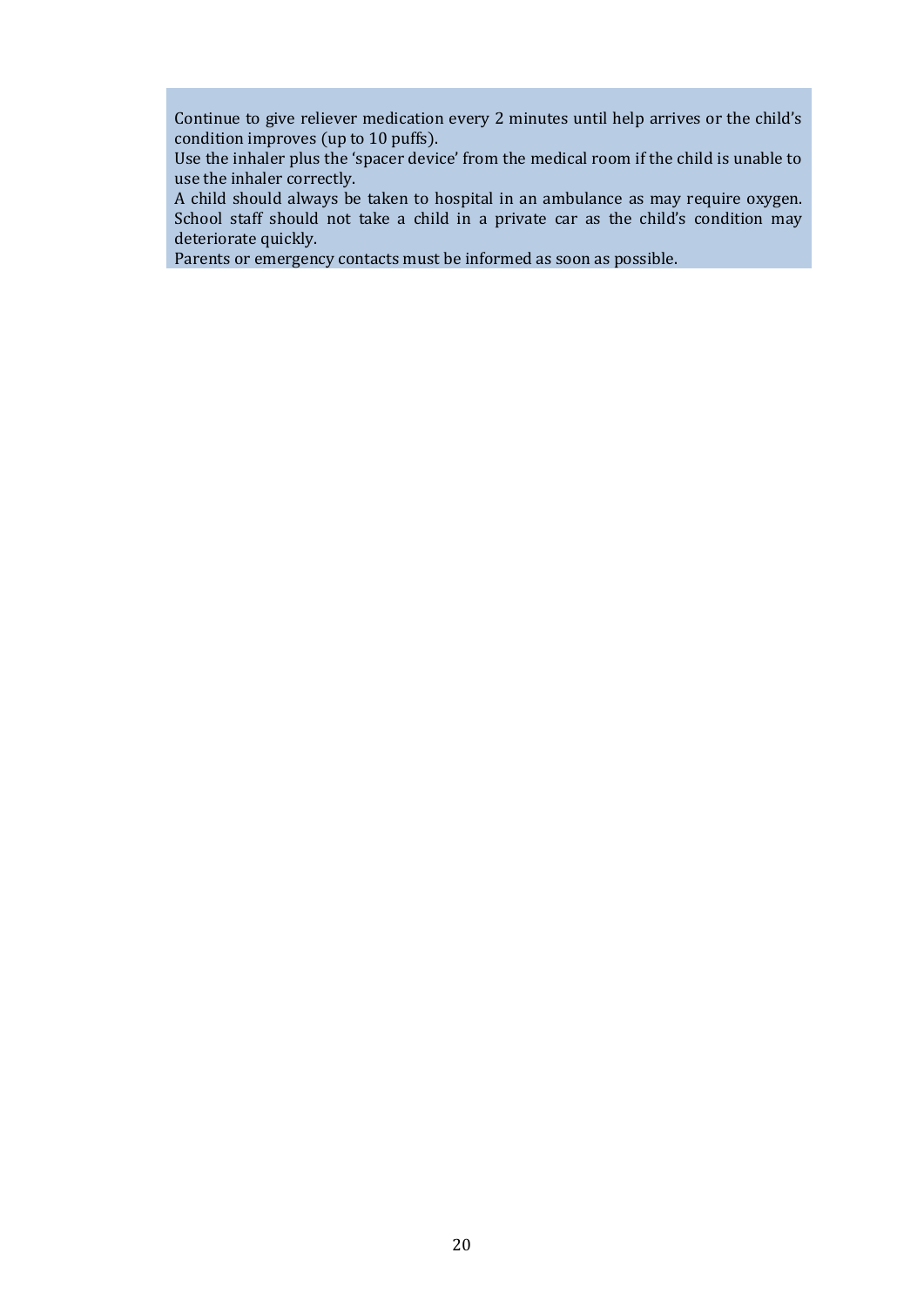## Annex 7 – Management of Anaphylaxis Guidelines

## 1.0 Introduction

- 1.1 Anaphylaxis is a severe and often sudden allergic reaction. It can occur when a susceptible person is exposed to an allergen (such as food or an insect sting). Reactions usually begin within minutes of exposure and progress rapidly but can occur 2- 3 hours later. It is potentially life threatening and always requires an emergency response.
- 1.2 Common allergens that can trigger anaphylaxis are:
	- Foods (e.g. peanuts, tree nuts, milk dairy foods, wheat, fish/ seafood, sesame and soya)
	- $\bullet$  Insect stings (e.g. bee, wasp)
	- Medications (e.g. Antibiotics, pain relief such as ibuprofen)
	- Latex (e.g rubber gloves, balloons, swimming caps).
- 1.3 All pupils must also carry their own personal emergency medical kit (PEMK) on their person at all times and must have this with them when they go offsite, including school trips and offsite sports events. The PEMK should contain 2x AAI's, a copy of the pupil's allergy action plan and any other medication that is listing on the plan.

### 2.0 Signs and symptoms

| 2.1 | Airway                   | <b>Breathing</b>             | Consciousness/Circulatio     |
|-----|--------------------------|------------------------------|------------------------------|
|     |                          |                              | n                            |
|     |                          |                              |                              |
|     | Persistent cough         | Difficult or noisy breathing | Feeling lightheaded or faint |
|     | Vocal changes (hoarse    | Wheezing (like an asthma     | Confusion                    |
|     | voice)                   | attack)                      |                              |
|     | Difficulty in swallowing |                              | Clammy skin                  |
|     | Swollen tongue           |                              | Unresponsive/unconscious     |

### 3.0 Treatment

- 3.1 If any of the above signs are present:
	- 1. Lie child flat with legs raised: (If breathing is difficult, allow child to sit)
	- 2. Use Adrenaline injector without delay allow the child to self-administer, if able, alternatively this can be done by a school nurse or a first aider.
	- 3. Dial 999 to request an ambulance and say ANAPHYLAXIS.

#### \*\* IF IN DOUBT, GIVE ADRENALINE\*\*

#### 3.2 After giving adrenaline:

- 1. Stay with child until ambulance arrives. DO NOT stand the child up.
- 2. Commence CPR if there are no signs of life
- 3. If no improvement after 5 minutes, give a further dose of adrenaline using another auto injector, if available.
- 4. Note times of administration of any medication. Place any used AAIs in a sealed box to take to hospital, with any other used medication and take to hospital with the pupil.
- 5. Inform the parent / emergency contact as soon as possible.
- 3.3 Anaphylaxis may occur with initial mild signs: always use adrenaline auto injector FIRST in someone with a known food allergy who has SUDDEN BREATHING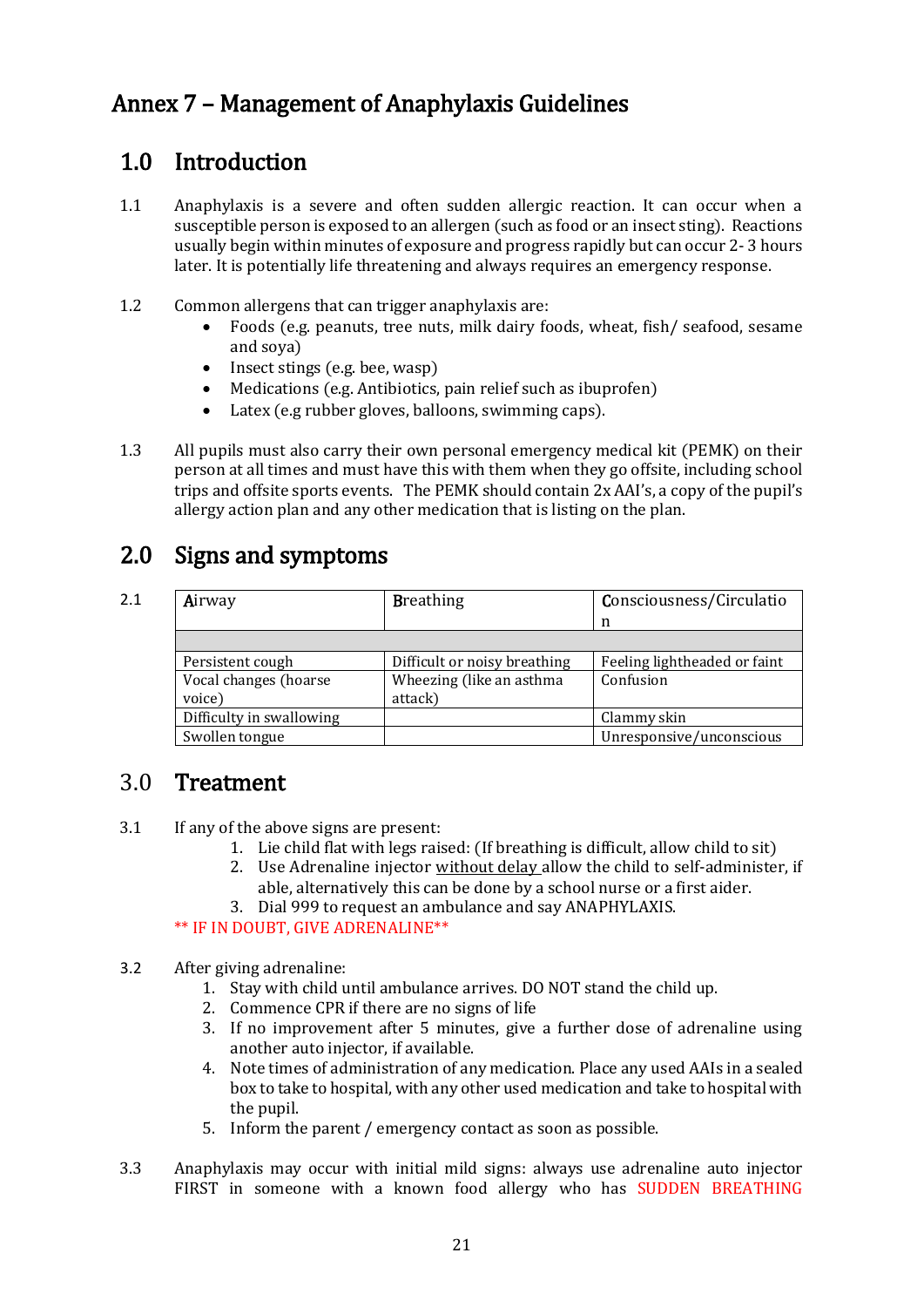DIFFICULTY (persistent cough, hoarse voice, wheeze) - even if no skin symptoms are present.

- 3.4 AAI's can be used through clothes and should be injected in the upper outer thigh in line with the instructions provided by the manufacturer, examples include:
	- Administration on the AAI Epipen Follow instructions written on the device. Hold injector into the leg for 3 seconds.
	- Administration on the AAI Emerade Follow instructions written on the device. Hold injector into the leg for 5 seconds.
	- Administration on the AAI Jext Follow instructions written on the device. Hold injector into the leg for 10 seconds.

#### If in doubt hold for 10 seconds.

3.5 CLSG may administer their 'spare' adrenaline auto – injector (AAI), obtained, without prescription, for use in emergencies, but only to a pupil at risk of anaphylaxis where both medical authorisation and written parental consent for use of the spare AAI has been provided.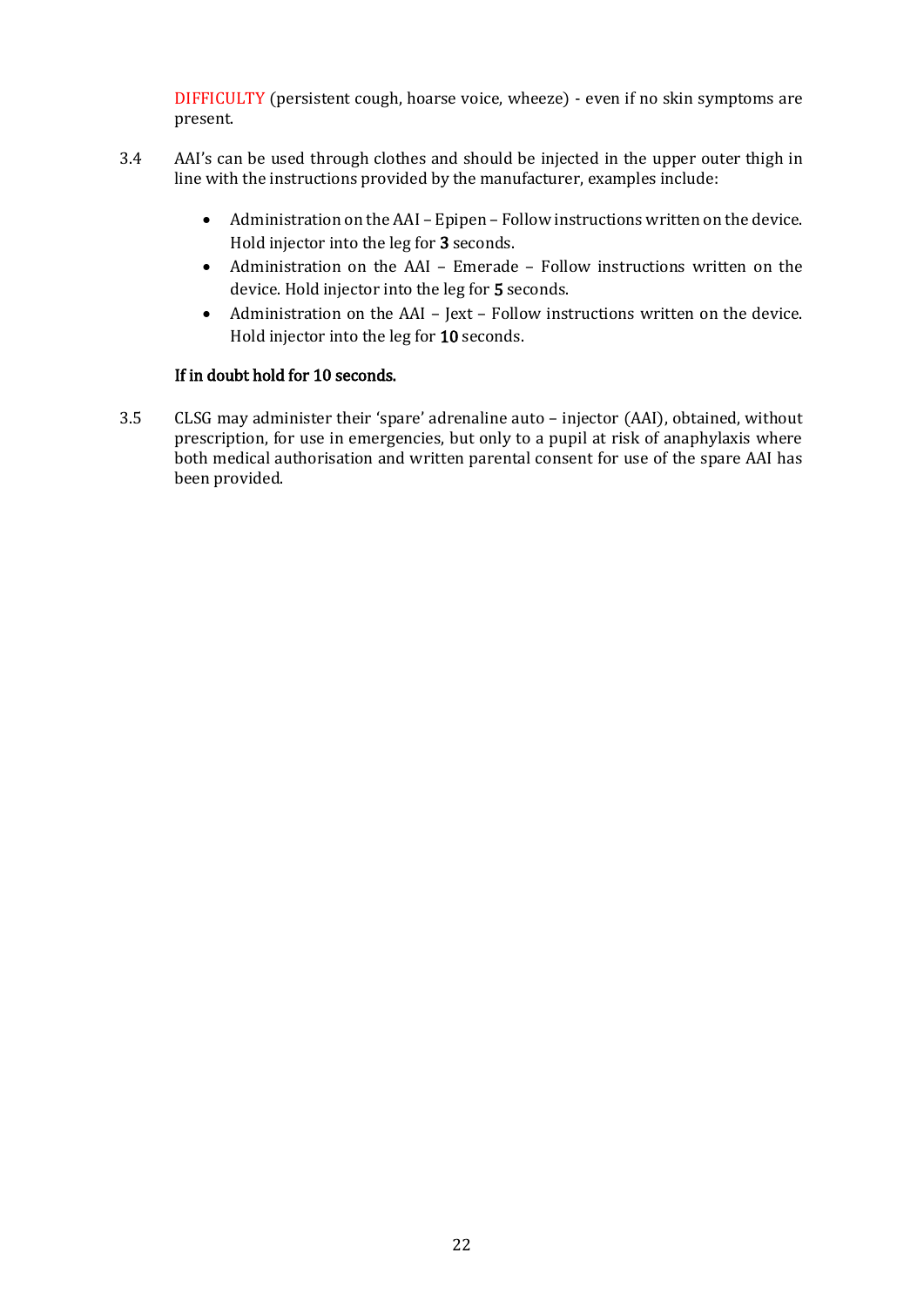## Annex 8 – Management of Diabetes Guidelines

### 1.0 Introduction

- 1.1 Diabetes is a lifelong condition that causes a person's blood sugar level to become too high. This is caused by a lack of, or insensitivity to insulin resulting in an inability to control the use and storage of glucose. There are types:
	- Type 1 Diabetes Where the body's immune system attacks and destroys the cells that produce insulin. Type 1 diabetes usually starts below the age of 30 and is treated with insulin.
	- Type 2 Diabetes Where the body does not produce enough insulin, or the body's cells do not react to insulin. Type 2 Diabetes is more commonly diagnosed over the age of 40.

### 2.0 Diabetes Management

- 2.1 Although diabetes cannot be cured, it can be treated effectively. The aim of treatment is to keep the blood glucose levels close to normal range (4-7mmol/L). This involves:
	- Usually at least 4 insulin injections a day or the use of an insulin pump.
	- Regular meals containing carbohydrate and possibly snacks in between when required.
	- Finger prick blood tests before each meal and at any other time when necessary.

#### Known Diabetics should have an individual treatment plan which can be referred to when required.

- 2.2 Any prescribed insulin and required equipment such as blood glucose testing kits, injector pens, and glucose tablets / Glucose juice must be carried by the pupil at all times. Each pupil will also keep spare insulin and required equipment in the medical room, which is always accessible. Glucose drinks are also stored in the medical room to drink as and when required.
- 2.3 There are two main short-term complications which can arise;
	- Hypoglycaemia is more likely to be seen in school and could be caused by too much insulin, too little food or too much exercise. (A blood sugar level below 4mmol/L)
	- Hyperglycaemia is caused by high blood glucose levels due to too little insulin or no insulin, or too much food.

### 3.0 Signs, Symptoms and Treatment

- 3.1 Signs and Symptoms of Hypoglycaemia include:
	- Sweating
	- Being anxious or irritable
	- Restlessness
	- Feeling hungry
	- Difficulty concentrating
	- Blurred vision
	- Trembling and feeling shaky
	- Cold and clammy
	- Paleness
	- Tiredness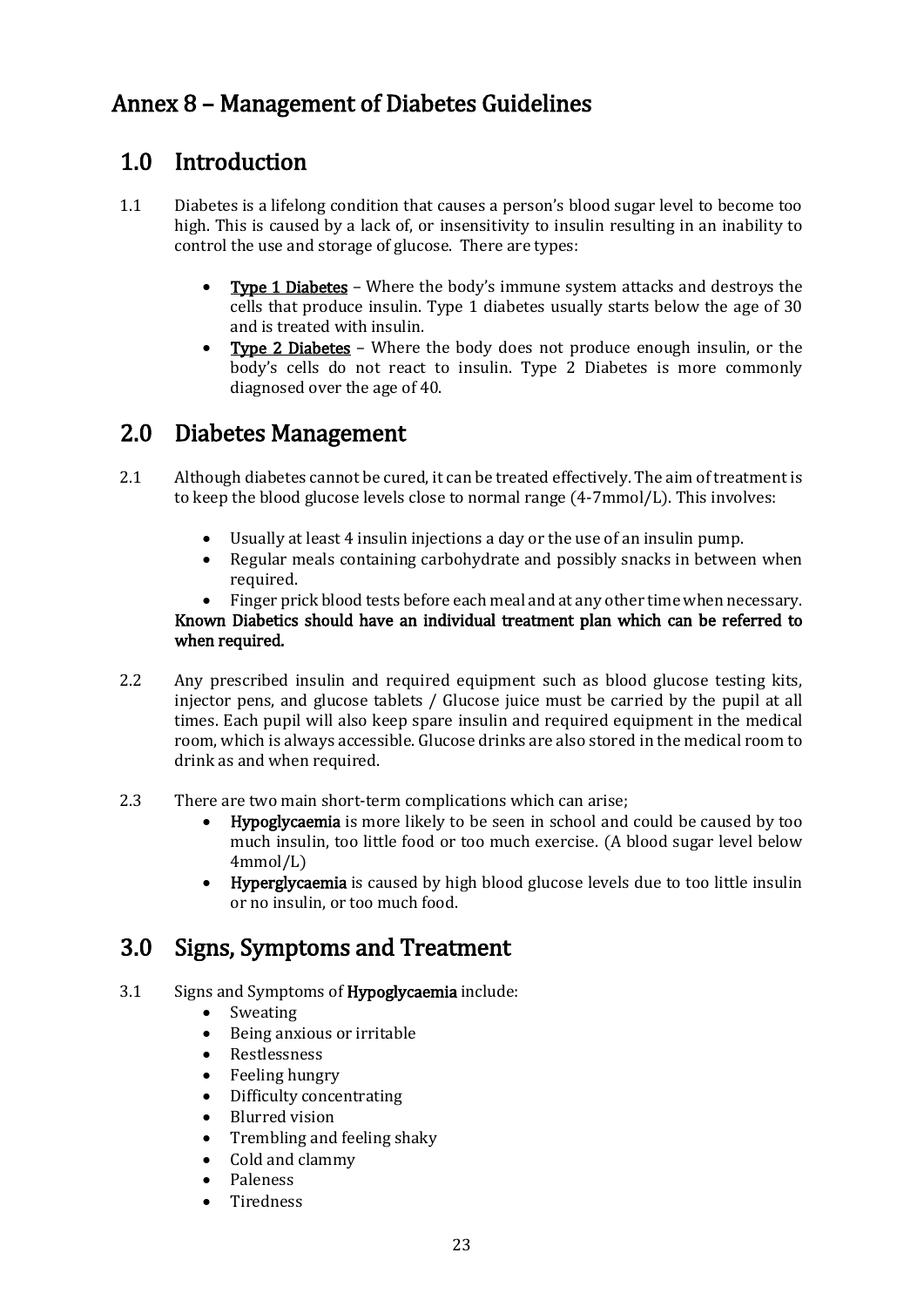#### 3.2 Treatment for Hypoglycaemia include:

- Call for the school nurse if hypoglycaemia is suspected.
- Do not leave the child / call for help if necessary.
- Give the child a quick acting carbohydrate with  $2 4$  glucose tablets or a glucose juice or a sweet/ sugary drink immediately – No diet or low sugar drinks. (only if the child is conscious and able to swallow)
- Repeat a blood glucose check in 15 minutes if the blood sugar remains below 4, repeat previous step.
- If awake and alert, follow with a long-acting carbohydrate such as a sandwich or a biscuit. Monitor that the child has recovered.
- Notify parents / emergency contact.
- \*If hypoglycaemia is suspected the child needs help to drink or is uncooperative but conscious use Glucogel.
- If the condition is deteriorating Dial 999. Place in the recovery position and monitor closely. The school nurse can administer a Glucagon intramuscular injection.
- Notify parents / guardians

#### 3.3 Signs and Symptoms of Hyperglycaemia include:

- Increased thirst
- Frequent urination
- Drowsiness and lethargy
- Loss of appetite
- Abdominal pains
- Weakness
- Generalised aches
- Heavy, laboured breathing
- Breath that smells fruity.

#### 3.4 Treatment for Hyperglycaemia include:

- Advise pupil to test blood glucose frequently.
- Refer to school Nurse to test urine for Ketones. If positive contact parent and advise they speak to their GP or diabetes Nurse.
- Encourage oral fluids (water / sugar free drink)
- Dial 999 if no improvement.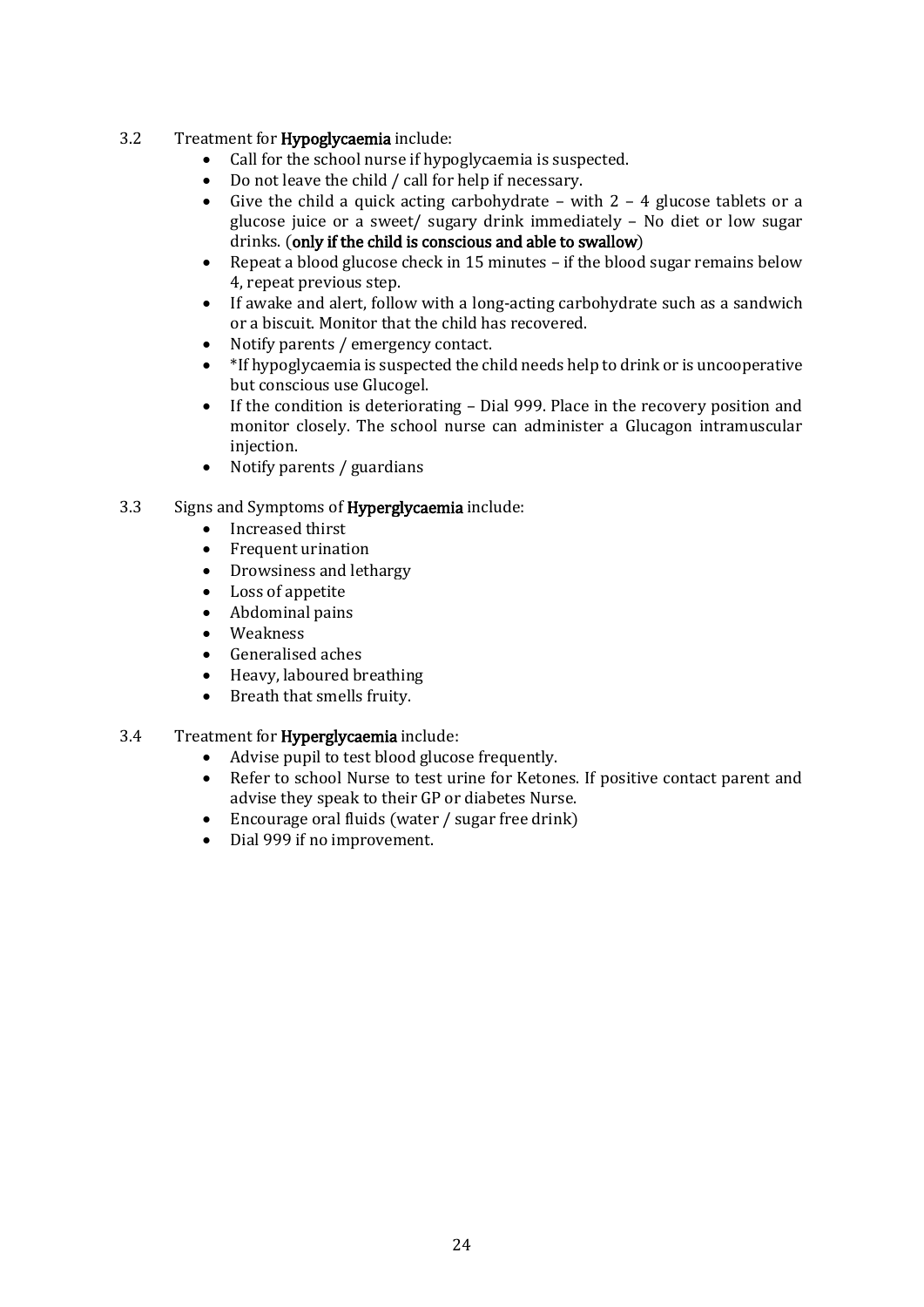## Annex 9 – Management of Epilepsy Guidelines

## 1.0 Introduction

1.1 An epileptic seizure is caused by a brief disruption of brain function involving abnormal electrical activity in the nerve cell. Known epileptics should have an individual care plan and if severe may also need emergency treatment kept on site.

## 2.0 Symptoms of epilepsy

- 2.1 Seizures can affect people in different ways, depending on which part of the brain is involved. Possible symptoms include:
	- Becoming stiff or rigid
	- Uncontrollable jerking and shaking, called a ''fit"
	- Losing awareness and staring blankly into space
	- Strange sensations such as a "rising" feeling in the stomach, unusual smells or tastes, and a tingling feeling in the arms or legs
	- Frequent falls or dropping things
	- Incontinence of urine
	- Confused after a fit

## 3.0 Types of seizures and Management

- 3.1 Tonic Clonic (Convulsive) seizures are the type of seizure most people recognise. Someone who is having a tonic – clonic seizure goes stiff, loses consciousness, falls to the floor and then begins to jerk or convulse.
- 3.2 The following steps should be followed:
	- Call for assistance and call for the school nurse
	- Protect the person from injury (move harmful objects nearby)
	- Cushion the head if possible
	- Look for an epilepsy identity card or jewellery it may give you information about their seizures and what to do
	- Gently place in the recovery position once muscle spasm / jerking has stopped
	- Give reassurance
	- Stay with the person until fully recovered
	- Inform parents / emergency contact
	- DO NOT restrain their movements
	- DO NOT give anything to eat or drink until they have fully recovered.
	- DO NOT try to move them unless they are in danger
	- DO NOT attempt to wake them or bring them round after a seizure.
- 3.3 Focal seizures Focal seizures are sometimes referred to as a partial seizure. Someone having a focal seizure may not be aware of their surroundings or what they are doing. They may have unusual movements and behaviour such as plucking at their clothes, smacking their lips, swallowing repeatedly or wandering around.
- 3.4 The following steps should be followed:
	- Do not leave the person and stay until recovery is complete
	- Guide them away from any potential danger
	- Give reassurance and remain calm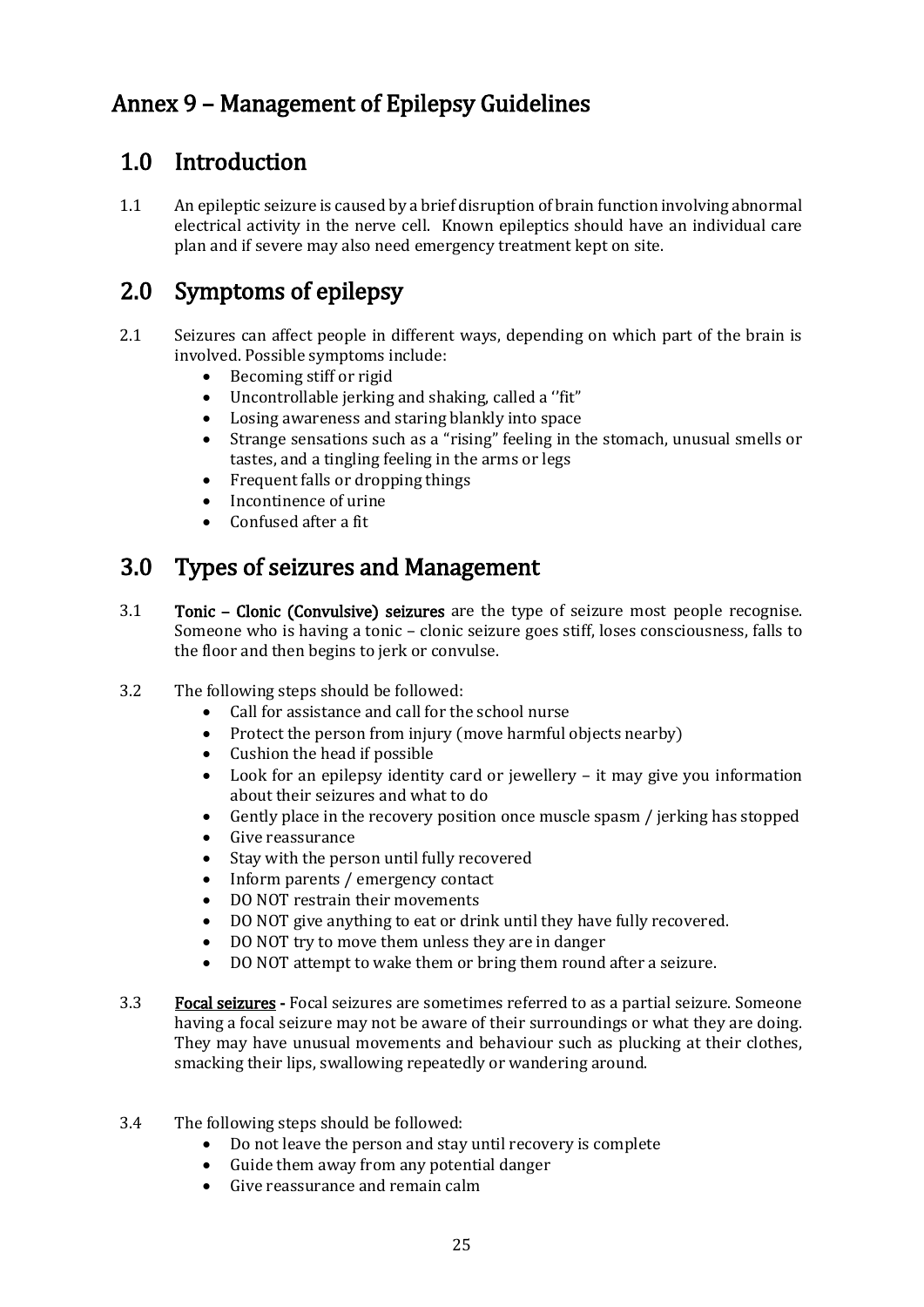- Look for an epilepsy identity card or jewellery it may give you information about their seizures and what to do.
- Reorientate them
- Contact school nurse
- Inform parents / emergency contact.
- DO NOT use restraint
- DO NOT act in a way that could frighten the person, such as shouting or making abrupt movements.
- DO NOT attempt to wake them or bring them round

Status epilepticus – A person with epilepsy can experience a longer seizure or a series of seizures without gaining consciousness. If this continues for more than 30 minutes, it is called status epilepticus and is a medical emergency as there is a risk of brain damage. Some pupils are prescribed emergency medication to deal with this, but it can only be administered by a properly trained member of staff. The local authority can provide training if a pupil is required to have this medication in school and this will be organised by the school nurse.

### 4.0 Emergency situations

- 4.1 Call 999 for an ambulance if:
	- if a seizure lasts more than 5 minutes in a known epileptic.
	- if there are multiple seizures,
	- $\bullet$  It is the first fit in an unknown epileptic,
	- If the person is injured during a seizure.